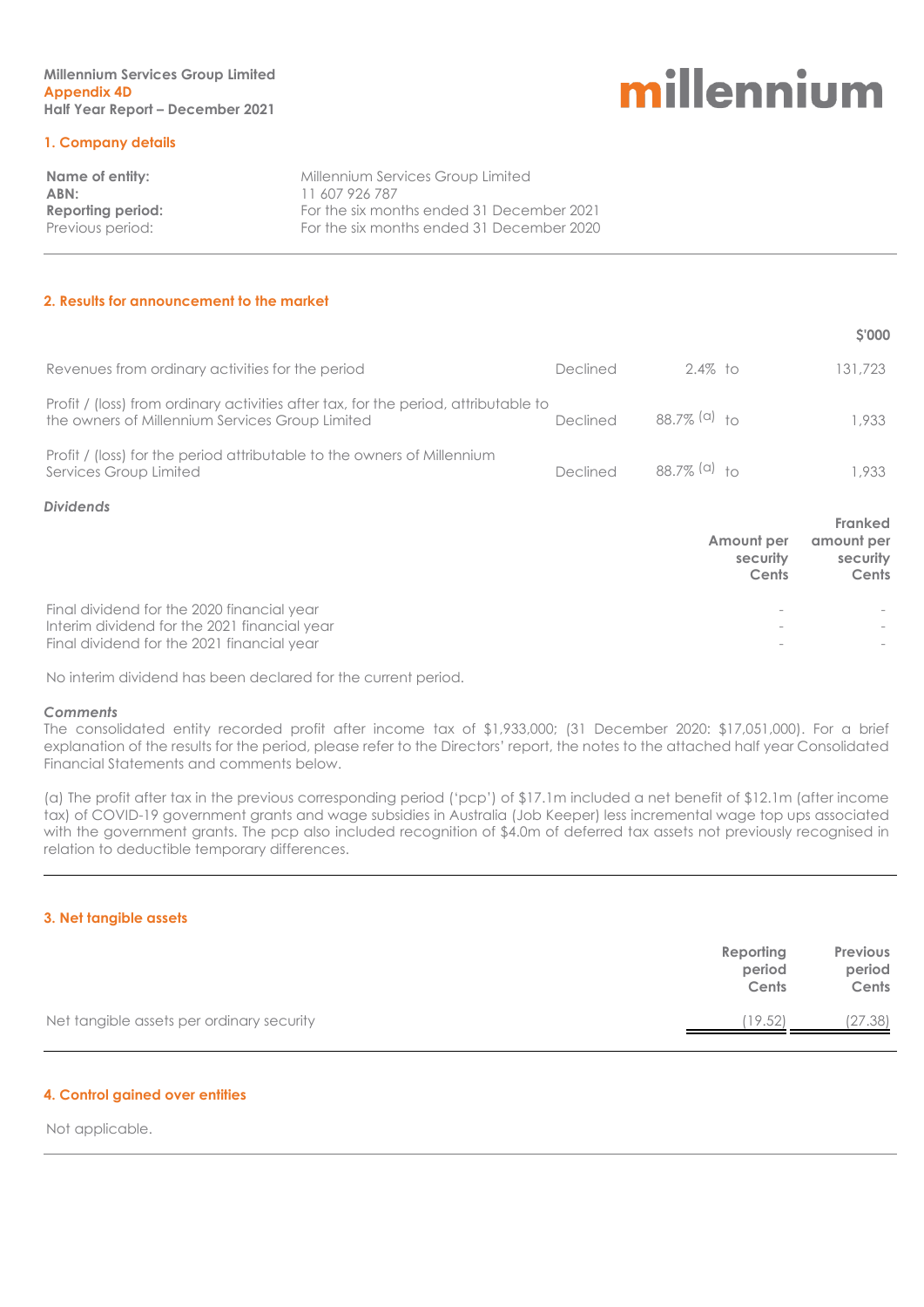#### **5. Loss of control over entities**

Not applicable.

#### **6. Dividends**

#### *Current period*

|                                                                                                        | Amount per<br>security<br>Cents | Franked<br>amount per<br>security<br>Cents |
|--------------------------------------------------------------------------------------------------------|---------------------------------|--------------------------------------------|
| Final dividend for 2021 financial year<br>No interim dividend has been declared for the current period |                                 |                                            |
| Previous period<br>Final dividend for 2020 financial year<br>Interim dividend for 2021 financial year  | $\overline{\phantom{a}}$        |                                            |

#### **7. Dividend reinvestment plans**

Not applicable.

#### **8. Details of associates and joint venture entities**

Significant influence gained over investee 2 PM Records Pty Ltd (trading as Codee Cleaning Services) on 8 December 2021 (see Note 9 to the Financial Statements).

#### **9. Foreign entities**

*Details of origin of accounting standards used in compiling the report:*

All foreign entities apply International Financial Reporting Standards (IFRS).

#### **10. Audit qualification or review**

#### *Details of audit/review dispute or qualification (if any):*

The financial statements were subject to a review by the auditors and the review report is attached as part of the Half Year Financial Report.

#### **11. Attachments**

#### *Details of attachments (if any):*

The Consolidated Financial Statements of Millennium Services Group Limited for the half year ended 31 December 2021 are attached.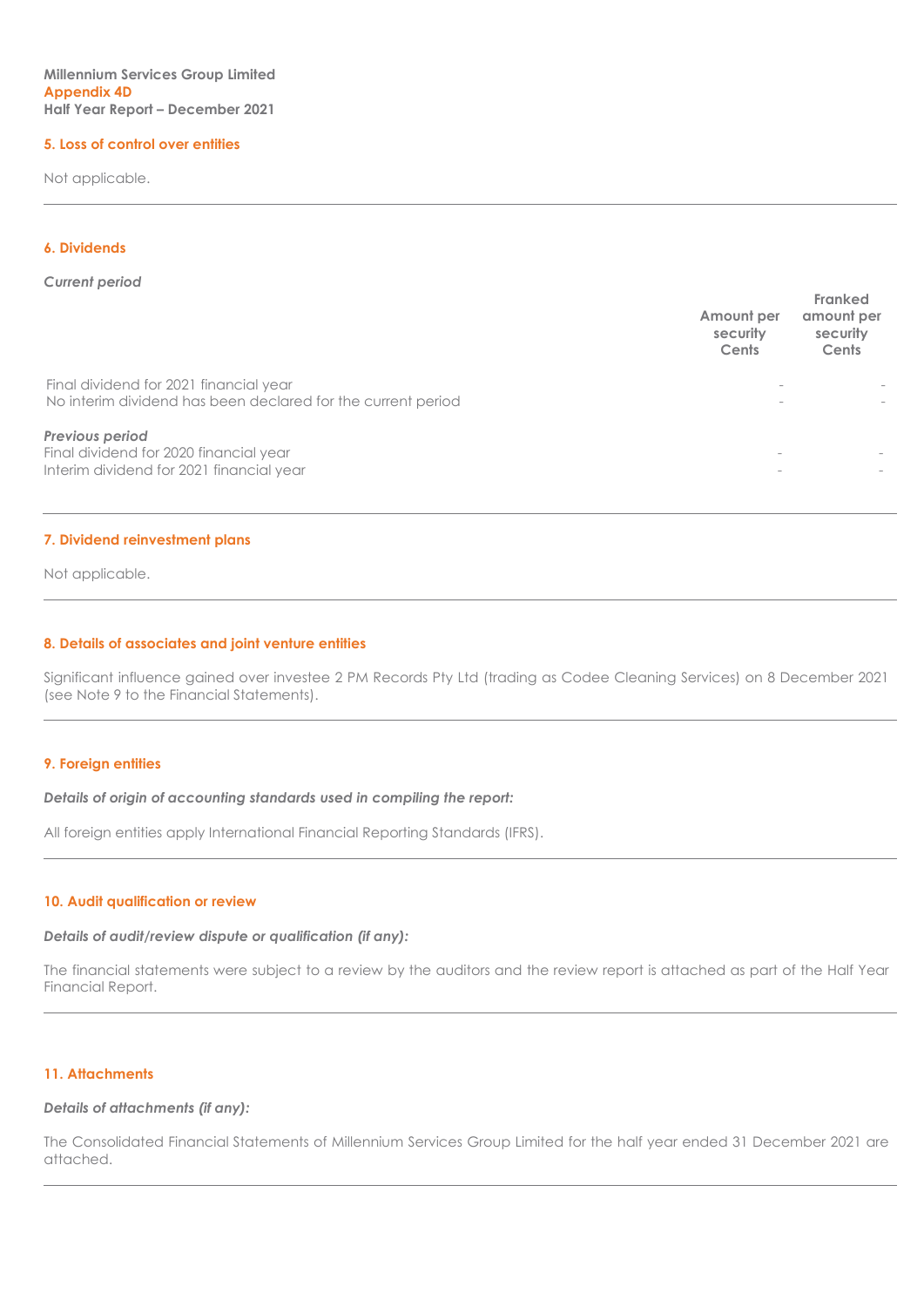**Millennium Services Group Limited Appendix 4D Half Year Report – December 2021**

**12. Signed**

ha

**Stuart Grimshaw** Chairman

### millennium

Signed \_\_\_\_\_\_\_\_\_\_\_\_\_\_\_\_\_\_\_\_\_\_\_\_\_\_\_ Date: 24 February 2022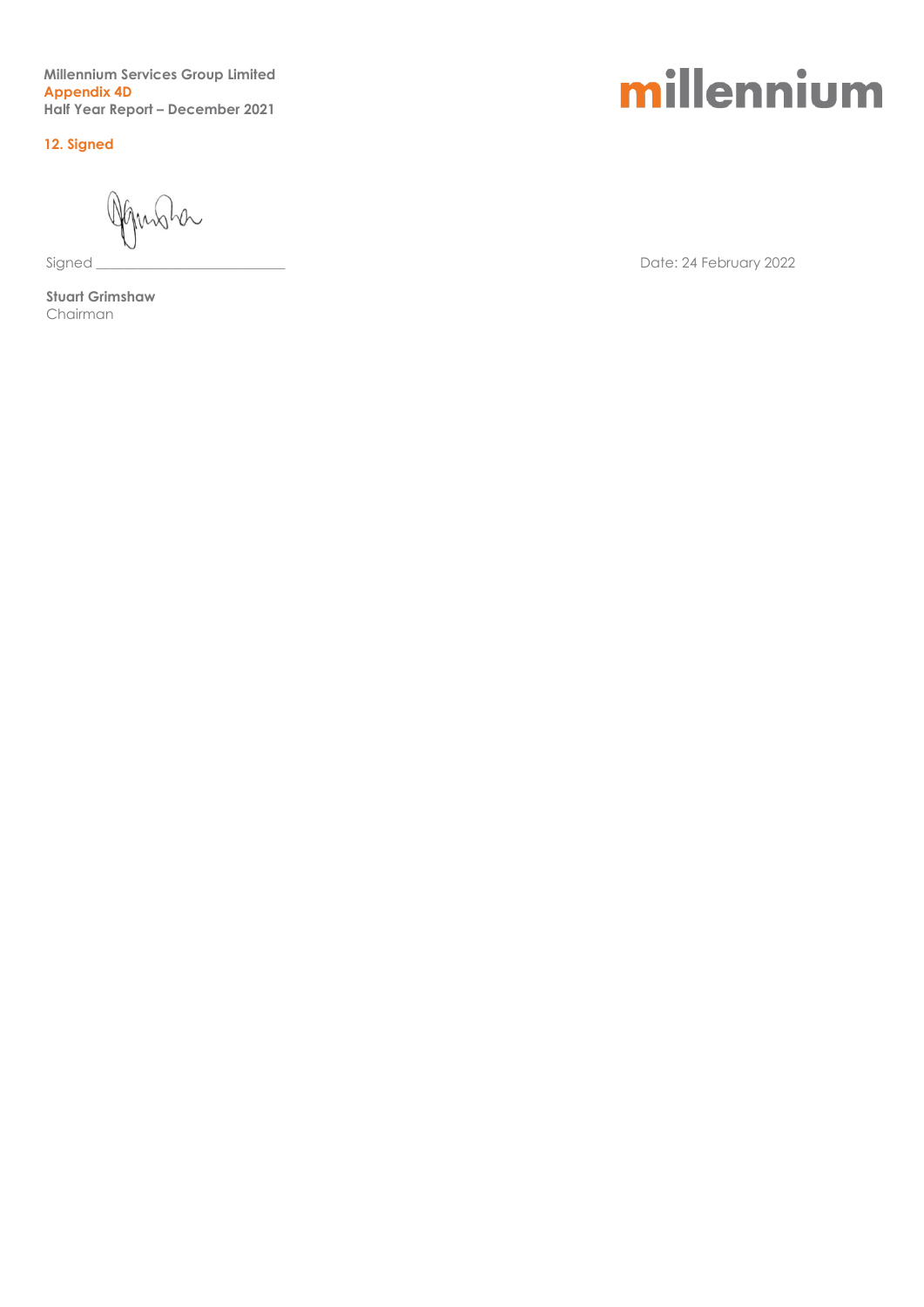### **Millennium Services Group Limited**

**ABN 11 607 926 787**

**Half Year Financial Report**

**31 December 2021**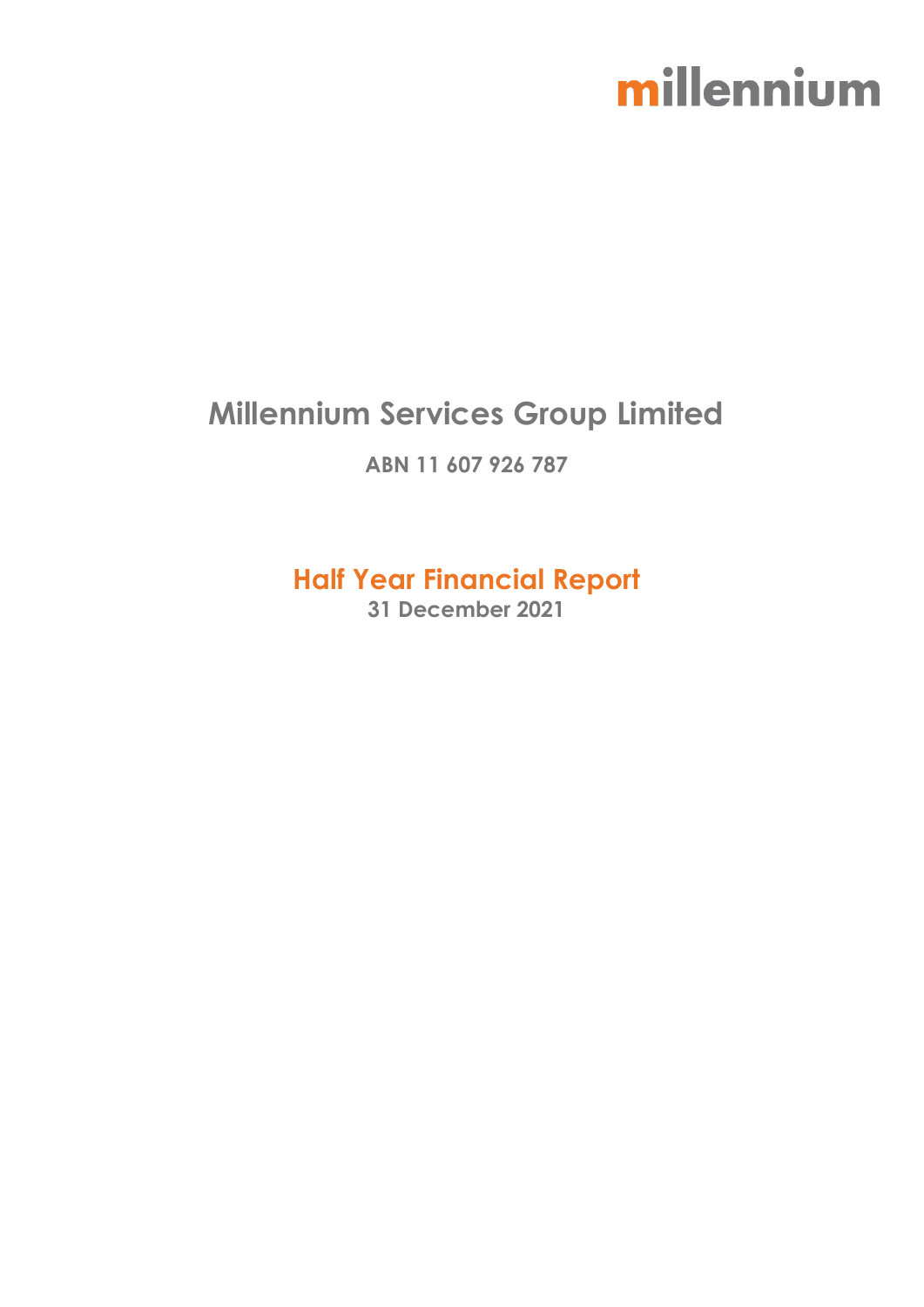#### **Millennium Services Group Limited Directors' Report 31 December 2021**



The directors present their report, together with the financial statements, on the consolidated entity (referred to hereafter as the 'consolidated entity' or the 'Group') consisting of Millennium Services Group Limited (referred to hereafter as the 'Company' or 'parent entity') and the entities it controlled at the end of, or during, the period ended 31 December 2021.

#### **Directors**

The following persons were directors of Millennium Services Group Limited during the whole of the financial period and up to the date of this report, unless otherwise stated:

Stuart Grimshaw – Independent, Non-Executive Chairman Royce Galea – Executive Director, Integrated Services Rohan Garnett – Independent, Non-Executive Director Darren Perry – Independent, Non-Executive Director

#### **Principal activities**

Millennium Services Group is a cleaning, security and integrated service specialist in the retail shopping centre, commercial property and Commonwealth and State Government sectors.

#### **Dividends**

Dividends paid during the current half year and the previous corresponding period were as follows:

|                                                                                                           | <b>Consolidated</b>              |                                   |
|-----------------------------------------------------------------------------------------------------------|----------------------------------|-----------------------------------|
|                                                                                                           | <b>December</b><br>2021<br>S'000 | <b>December</b><br>2020<br>\$'000 |
| No dividend declared or payable in respect of the reporting years ended 30 June 2020 and<br>30 June 2021. |                                  |                                   |
| No interim dividend has been declared for the current period.                                             | $\overline{\phantom{a}}$         |                                   |

#### **Review of operations**

Revenue for the six months ending 31 December 2021 declined 2.4% to \$131.7 million (2021: \$135.0m) substantially due:

- to a \$4.9m decline in contract revenue compared to the previous corresponding period, stemming from the discontinuation of the QIC Limited contract in September 2021; which was partially offset by
- an increase of \$1.6m in higher margin adhoc revenue related to COVID-19 project and adhoc services.

The Group's profit after income tax expense for the current period amounted to \$1.9m; which included \$0.9m (after-tax) of non-recurring integration, transaction and due diligence costs. The current period profit after tax represents a \$15.1m decline compared to the previous corresponding period's profit of \$17.1m. The profit after tax in the previous corresponding period included a net benefit of \$12.1m (after income tax) of COVID-19 government grants and wage subsidies in Australia (Job Keeper) less incremental wage top ups associated with the government grants. The previous corresponding period also included recognition of \$4.0m of deferred tax assets not previously recognised in relation to deductible temporary differences, which resulted in an effective tax rate of 9.1%. Excluding the impact of the \$4.0m deferred tax asset, the effective tax rate in the prior period was 30.4%. The effective tax rate in the current period is 34.1% due to increase in non-deductible share based payments expense.

Earnings before interest, tax, depreciation and amortisation (EBITDA) declined by \$16.4m or 74% to \$5.7m compared to an EBITDA of \$22.1m in the previous corresponding period. Factors leading to the EBITDA decline in the current period comprise:

- an increase in gross margin of \$1.1m. Group's gross margin percentage improved from 14.8% to 15.9%;
- a net decrease of \$17.0m in COVID-19 government grant income, less incremental wage top ups associated with the government grants; and
	- an increase in overhead expenditure amounting to \$0.5m, comprising:
		- o \$1.2m of non-recurring integration, transaction and due diligence costs; offset by
		- o \$0.5m lower public liability expenses and
		- o \$0.2m savings in other overheads.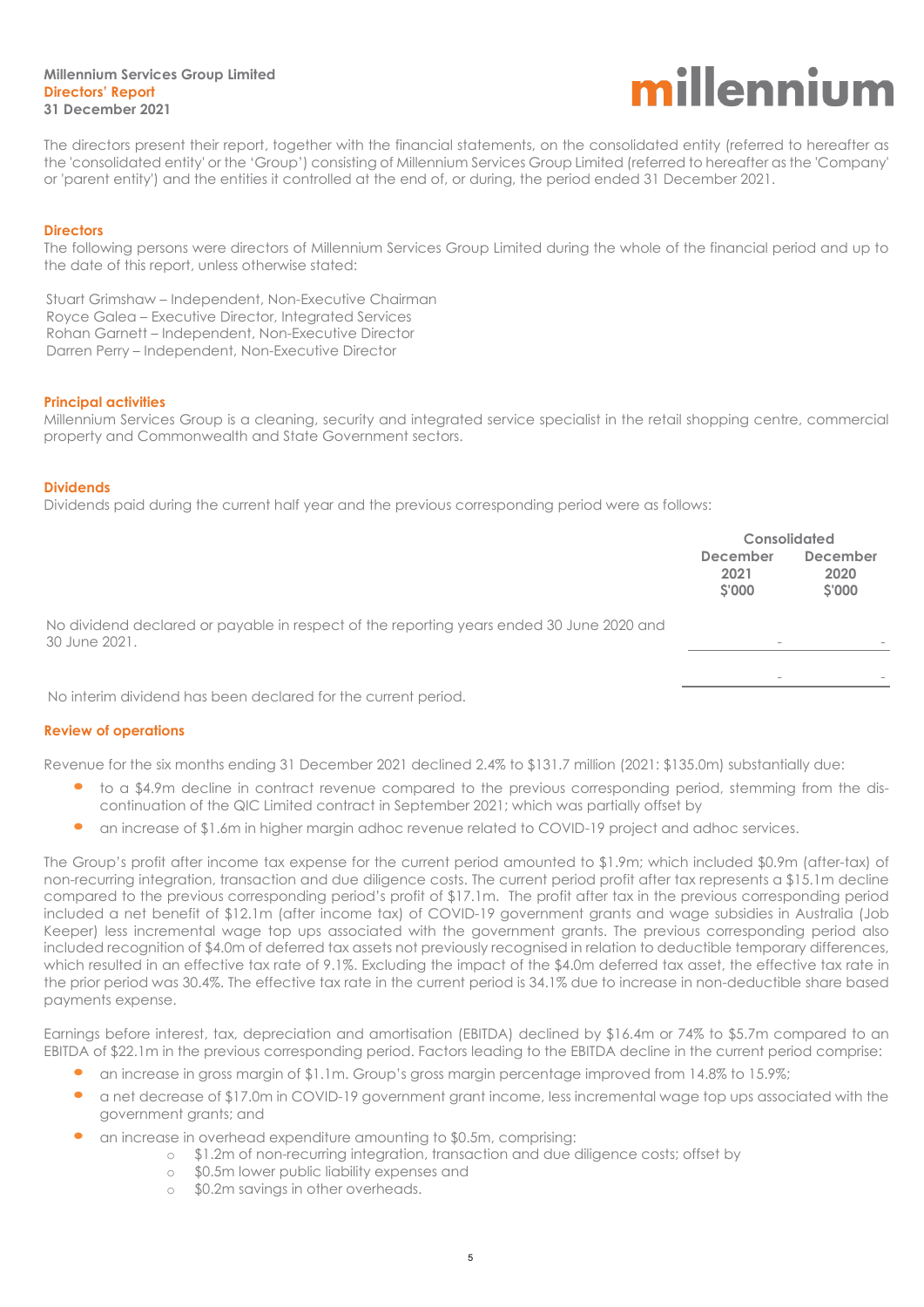#### **Millennium Services Group Limited Directors' Report 31 December 2021**

### millenniur

The Cleaning segment revenue declined by 7.6% over the previous corresponding period to \$99.6m from \$107.8m, a majority of the decline was due to the dis-continuation of the QIC Limited contract. However, there was a significant improvement in gross margin from \$15.5m to \$16.1m; the gross margin percentage improved from 14.4% to 16.2%. The Security segment revenue increased by 18.0% over the previous corresponding period to \$32.1m from \$27.2m, with gross margin increasing from \$4.4m to \$4.9m; the gross margin percentage declined marginally from 16.2% to 15.3%.

The Group's gross margin growth of \$1.1m and improvement in gross margin percentage by 1.1% to 15.9% in the current period, stems from the Group's focus on winning quality new contracts, retaining contracts at market competitive gross margins and growth in higher margin COVID-19 project and adhoc services.

The Board and Executives will continue to focus on targeting contract performance, maintaining labour controls with the automated time and attendance system, continued overhead consolidation and retaining contracts at market competitive rates. The Company is also continuing its growth strategy that includes diversification into new sectors such as the recent investment in Codee, an Indigenous owned business. Millennium is well positioned to maximise on opportunities presented by the COVID-19 pandemic driven by factors such as higher levels of hygiene standards, and social distancing measures which have provide increased security opportunities. These opportunities present an excellent opportunity to accelerate the diversified growth strategy.

#### **Significant changes in the state of affairs**

There were no significant changes in the state of affairs of the consolidated entity during the financial period.

#### **Matters subsequent to the end of the financial period**

COVID-19 has created unprecedented uncertainty in the economic environment that the Group operates within. As at the date of this financial report, there were ongoing Government COVID-19 related regulatory restrictions across some major states Australia. In the event the COVID-19 pandemic is more severe or prolonged than anticipated, and the Australian and New Zealand Governments re-implement tighter restrictions, this may have material effect on the financial position and performance of the Company. As at the date of this financial report, an estimate of the future effects of the COVID-19 pandemic on the Company's financial performance and/or financial position cannot be made, as the impact will depend on the magnitude and duration of Government restrictions with the full range of monetary impacts unknown.

Except for the above, no other matter or circumstance has arisen since 31 December 2021 that has significantly affected, or may significantly affect the consolidated entity's operations, the results of those operations, or the consolidated entity's state of affairs in future financial years.

#### **Likely developments and expected results of operations**

Information on likely developments in the operations of the consolidated entity and the expected results of operations have not been included in this report because the directors believe it would be likely to result in unreasonable prejudice to the consolidated entity.

#### **Rounding of amounts**

The Company is of a kind referred to in Corporations Instrument 2016/191, issued by the Australian Securities and Investments Commission, relating to 'rounding-off'. Amounts in this report have been rounded off in accordance with that Corporations Instrument to the nearest thousand dollars, or in certain cases, the nearest dollar.

#### **Auditor's independence declaration**

A copy of the auditor's independence declaration as required under section 307C of the Corporations Act 2001 is set out immediately after this directors' report.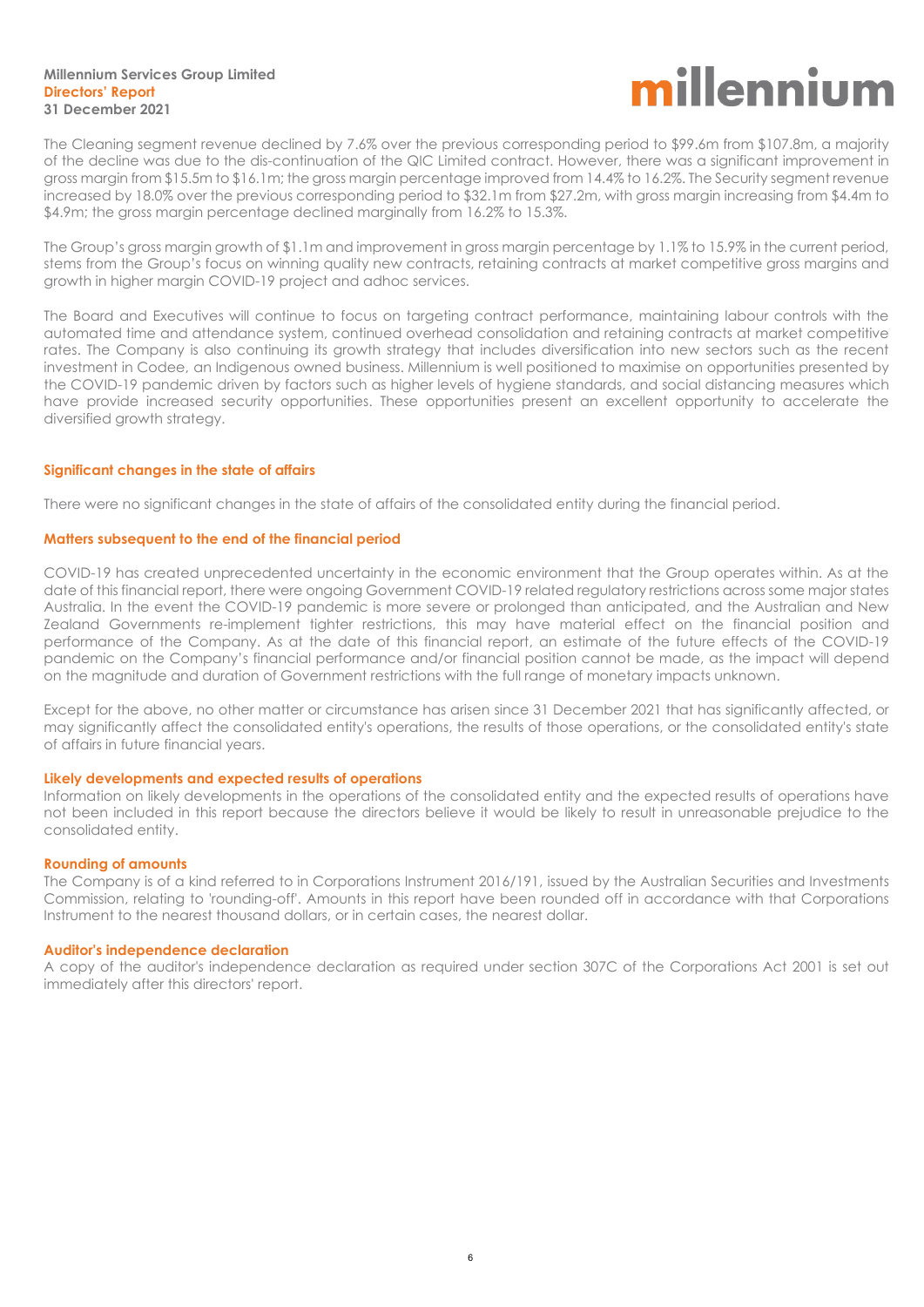#### **Millennium Services Group Limited Directors' Report 31 December 2021**



This report is made in accordance with a resolution of directors, pursuant to section 306(3)(a) of the Corporations Act 2001.

On behalf of the directors

Jansha

\_\_\_\_\_\_\_\_\_\_\_\_\_\_\_\_\_\_\_\_\_\_\_\_\_\_\_ **Stuart Grimshaw** Chairman

24 February 2022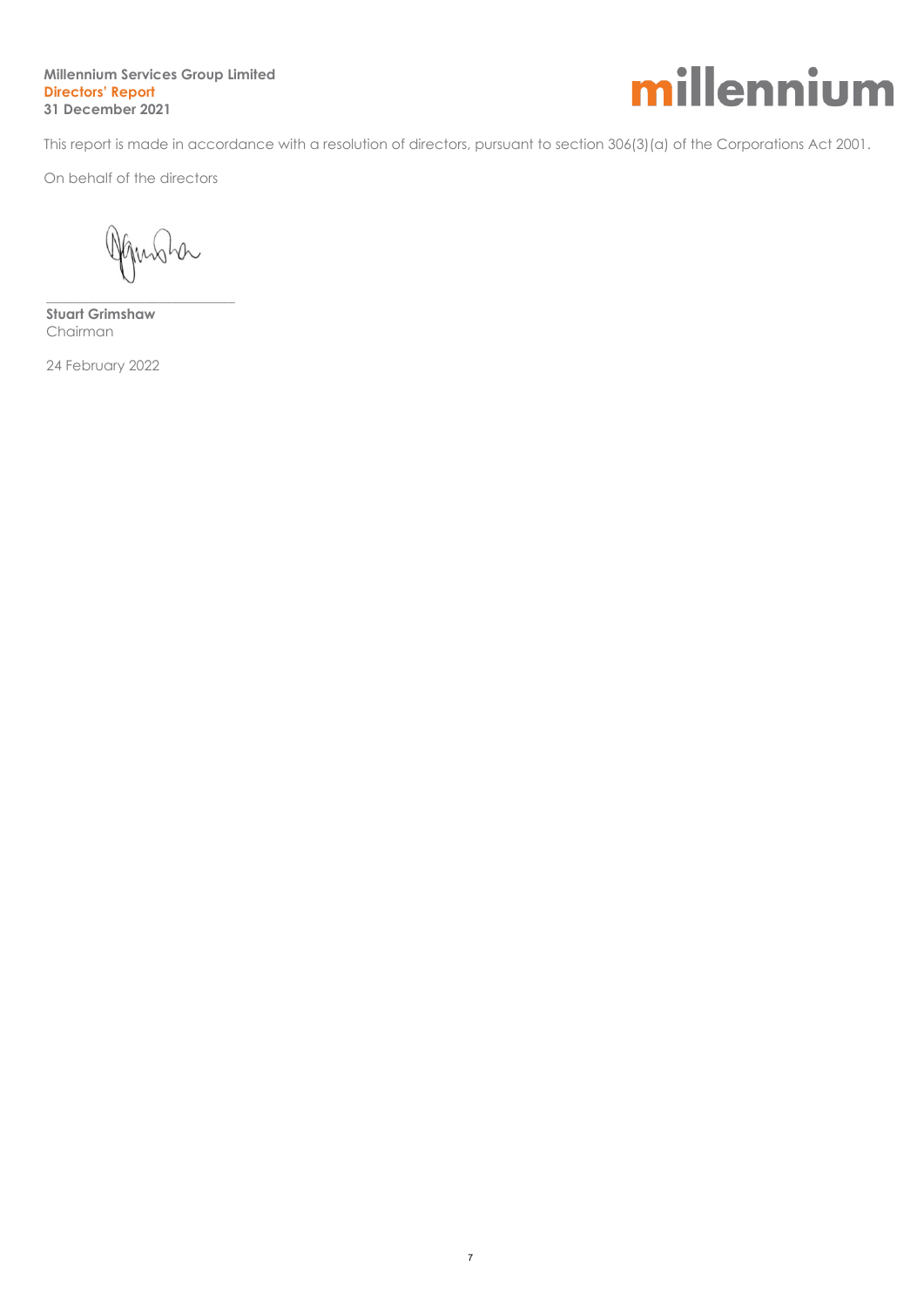

#### Moore Australia Audit (VIC)

Level 44, 600 Bourke Street Melbourne Victoria 3000 T +61 3 9608 0100

Level 1, 219 Ryrie Street Geelong Victoria 3220

T +61 5215 6800 victoria@moore-australia.com.au

www.moore-australia.com.au

#### **AUDITOR'S INDEPENDENCE DECLARATION UNDER S 307C OF THE CORPORATIONS ACT 2001 TO THE DIRECTORS OF MILLENNIUM SERVICES GROUP LIMITED AND CONTROLLED ENTITIES**

I declare that, to the best of my knowledge and belief, during the half-year ended 31 December 2021, there have been:

- i. no contraventions of the auditor independence requirements as set out in the *Corporations Act 2001* in relation to the audit; and
- ii. no contraventions of any applicable code of professional conduct in relation to the review.

Moore Astralia

**MOORE AUSTRALIA AUDIT (VIC) ABN 16 847 721 257**

**ANDREW JOHNSON Partner Audit and Assurance** 

Melbourne, Victoria

24 February 2022

Liability limited by a scheme approved under Professional Standards Legislation.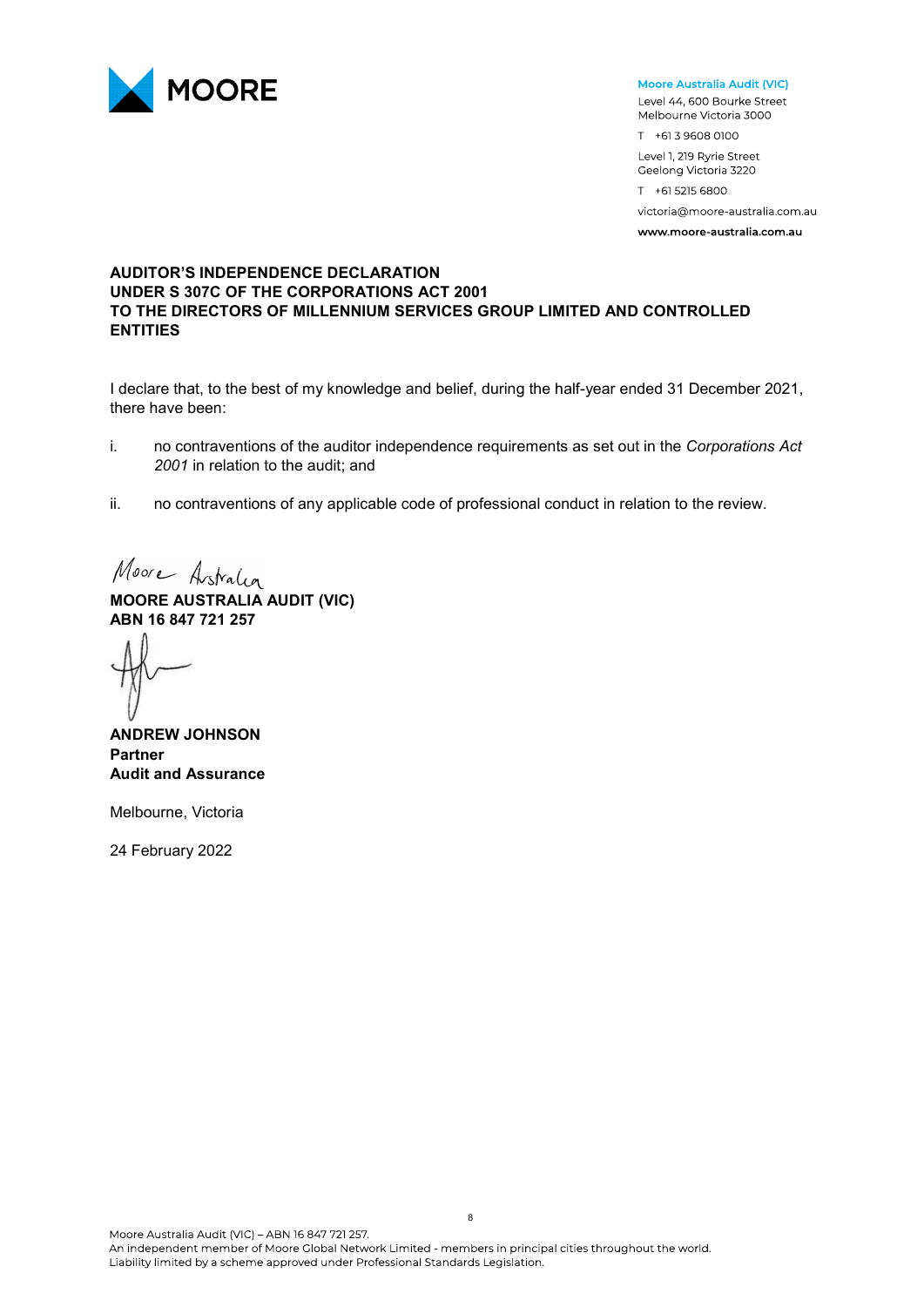#### **Millennium Services Group Limited Contents 31 December 2021**

# millennium

| Statement of profit or loss and other comprehensive income                              | 10 <sup>°</sup> |
|-----------------------------------------------------------------------------------------|-----------------|
| Statement of financial position                                                         | 11.             |
| Statement of changes in equity                                                          | 12              |
| Statement of cash flows                                                                 | 13              |
| Notes to the financial statements                                                       | 14              |
| Directors' declaration                                                                  | -24             |
| Independent auditor's review report to the members of Millennium Services Group Limited | 25              |
|                                                                                         |                 |

#### **General information**

The financial statements cover Millennium Services Group Limited as a consolidated entity consisting of Millennium Services Group Limited and the entities it controlled at the end of, or during the period. The financial statements are presented in Australian dollars, which is Millennium Services Group Limited's functional and presentation currency.

Millennium Services Group Limited is a listed public company limited by shares, incorporated and domiciled in Australia. Its registered office and principal place of business is:

Millennium Services Group Limited Level 1, 205-211 Forster Road Mount Waverley, Victoria 3149

A description of the nature of the consolidated entity's operations and its principal activities are included in the directors' report, which is not part of the financial statements.

The financial statements were authorised for issue, in accordance with a resolution of directors, on 24 February 2022. The directors have the power to amend and reissue the financial statements.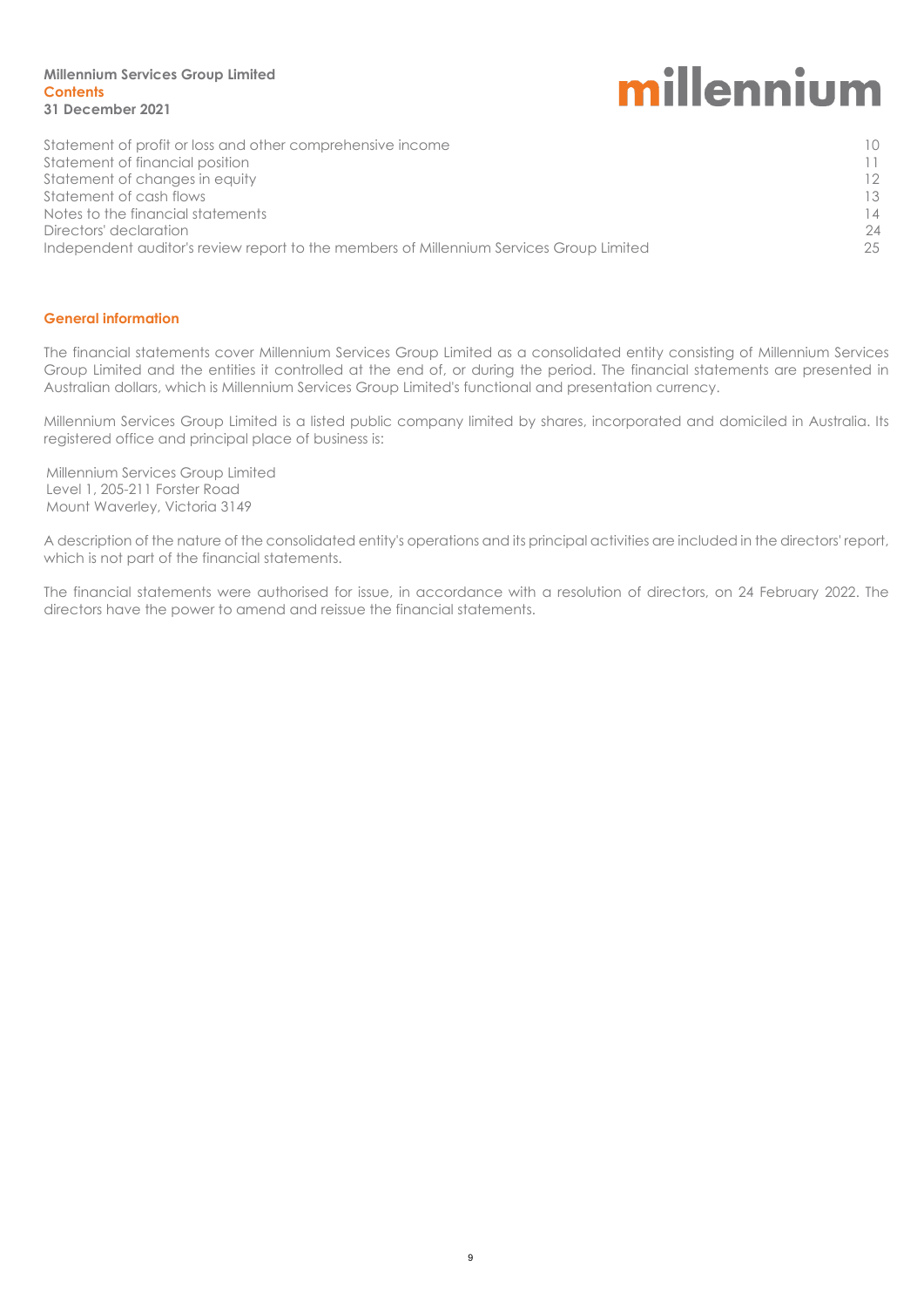#### **Millennium Services Group Limited Statement of Profit or Loss and Other Comprehensive Income For the period ended 31 December 2021**

|                                                                                                                                       |                     |                                                        | Consolidated                                              |  |
|---------------------------------------------------------------------------------------------------------------------------------------|---------------------|--------------------------------------------------------|-----------------------------------------------------------|--|
|                                                                                                                                       | <b>Note</b>         | <b>December</b><br>2021<br><b>S'000</b>                | December<br>2020<br>\$'000                                |  |
| <b>Revenue</b>                                                                                                                        |                     | 131,723                                                | 134,977                                                   |  |
| Other income<br>Share of profit of equity-accounted investee, net of tax                                                              | 4<br>9              | 921                                                    | 24,661                                                    |  |
| <b>Expenses</b><br>Raw materials and consumables used<br>Employee benefits expense<br>Depreciation<br>Other expenses<br>Finance costs | 4<br>$\overline{4}$ | (23, 439)<br>(96, 667)<br>(2, 330)<br>(6,825)<br>(449) | (19,340)<br>(111,959)<br>(2, 250)<br>(6, 234)<br>(1, 104) |  |
| Profit before income tax expense for the half year                                                                                    |                     | 2,934                                                  | 18,751                                                    |  |
| Income tax expense                                                                                                                    | 5                   | (1001)                                                 | (1,700)                                                   |  |
| Profit after income tax expense for the half year attributable to the owners of<br><b>Millennium Services Group Limited</b>           |                     | 1,933                                                  | 17,051                                                    |  |
| Other comprehensive income/(loss)                                                                                                     |                     |                                                        |                                                           |  |
| Items that may be reclassified subsequently to profit or loss<br>Foreign currency translation                                         |                     | 44                                                     | (16)                                                      |  |
| Other comprehensive income/(loss) for the half year, net of tax                                                                       |                     | 44                                                     | (16)                                                      |  |
| Total comprehensive income for the half year attributable to the owners of Millennium<br><b>Services Group Limited</b>                |                     | 1,977                                                  | 17,035                                                    |  |
|                                                                                                                                       |                     | Cents                                                  | Cents                                                     |  |
| Basic earnings / (loss) per share<br>Diluted earnings / (loss) per share                                                              |                     | 4.16<br>4.13                                           | 37.13<br>37.13                                            |  |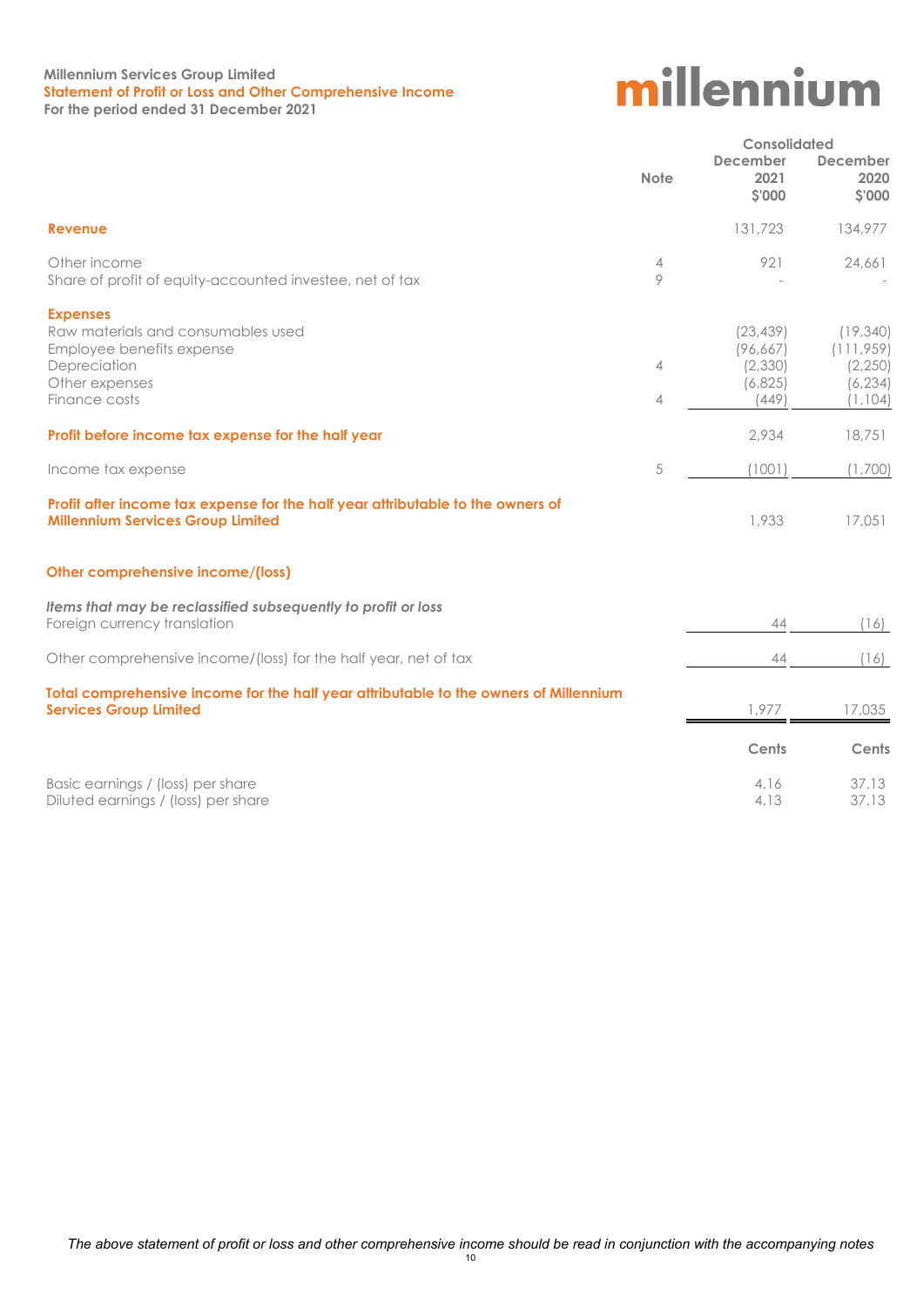#### **Millennium Services Group Limited Statement of Financial Position As at 31 December 2021**

|                                    |             | <b>Consolidated</b>           |                           |  |
|------------------------------------|-------------|-------------------------------|---------------------------|--|
|                                    | <b>Note</b> | 31 December<br>2021<br>\$'000 | 30 June<br>2021<br>\$'000 |  |
| <b>Assets</b>                      |             |                               |                           |  |
| <b>Current assets</b>              |             |                               |                           |  |
| Cash and cash equivalents          | 6           | 1,376                         | 7,338                     |  |
| Trade and other receivables        |             | 24,436                        | 18,032                    |  |
| Inventories                        |             | 1,139                         | 1,136                     |  |
| Other                              |             | 2,134                         | 2,193                     |  |
| Total current assets               |             | 29,085                        | 28,699                    |  |
| <b>Non-current assets</b>          |             |                               |                           |  |
| Property, plant and equipment      |             | 7,480                         | 7,017                     |  |
| Intangibles                        | 7           | 7,470                         | 7,470                     |  |
| Deferred tax                       | 8           | 7,393                         | 8,541                     |  |
| Equity-accounted investee          | $\circ$     | 1,113                         |                           |  |
| Right-of-use assets                | 12          | 1,605                         | 2,989                     |  |
| Other                              |             | 137                           | 137                       |  |
| Total non-current assets           |             | 25,198                        | 26,154                    |  |
| <b>Total assets</b>                |             | 54,283                        | 54,853                    |  |
| <b>Liabilities</b>                 |             |                               |                           |  |
| <b>Current liabilities</b>         |             |                               |                           |  |
| Trade and other payables           |             | 16,855                        | 17,290                    |  |
| Borrowings                         | 10          | 8,947                         | 5,523                     |  |
| Current tax liabilities            |             | 4,559                         | 4,661                     |  |
| Provisions                         | $  \  $     | 19,352                        | 22,610                    |  |
| Lease liabilities                  | 12          | 814                           | 860                       |  |
| <b>Total current liabilities</b>   |             | 50,527                        | 50,944                    |  |
| <b>Non-current liabilities</b>     |             |                               |                           |  |
| Deferred tax                       |             |                               | 5                         |  |
| Borrowings                         | 10          | 1,270                         | 2,123                     |  |
| Provisions                         | $  \  $     | 1,535                         | 1,658                     |  |
| Lease liabilities                  | 12          | 937                           | 2,388                     |  |
| Total non-current liabilities      |             | 3,742                         | 6,174                     |  |
| <b>Total liabilities</b>           |             | 54,269                        | 57,118                    |  |
| Net assets / (deficiency)          |             | 14                            | (2, 265)                  |  |
| <b>Equity</b>                      |             |                               |                           |  |
| Issued capital                     | 13          | 19,067                        | 19,067                    |  |
| Reserves                           |             | (7,997)                       | (8, 343)                  |  |
| <b>Accumulated losses</b>          |             | (11,056)                      | 12,989)                   |  |
| <b>Total equity / (deficiency)</b> |             | 14                            | (2, 265)                  |  |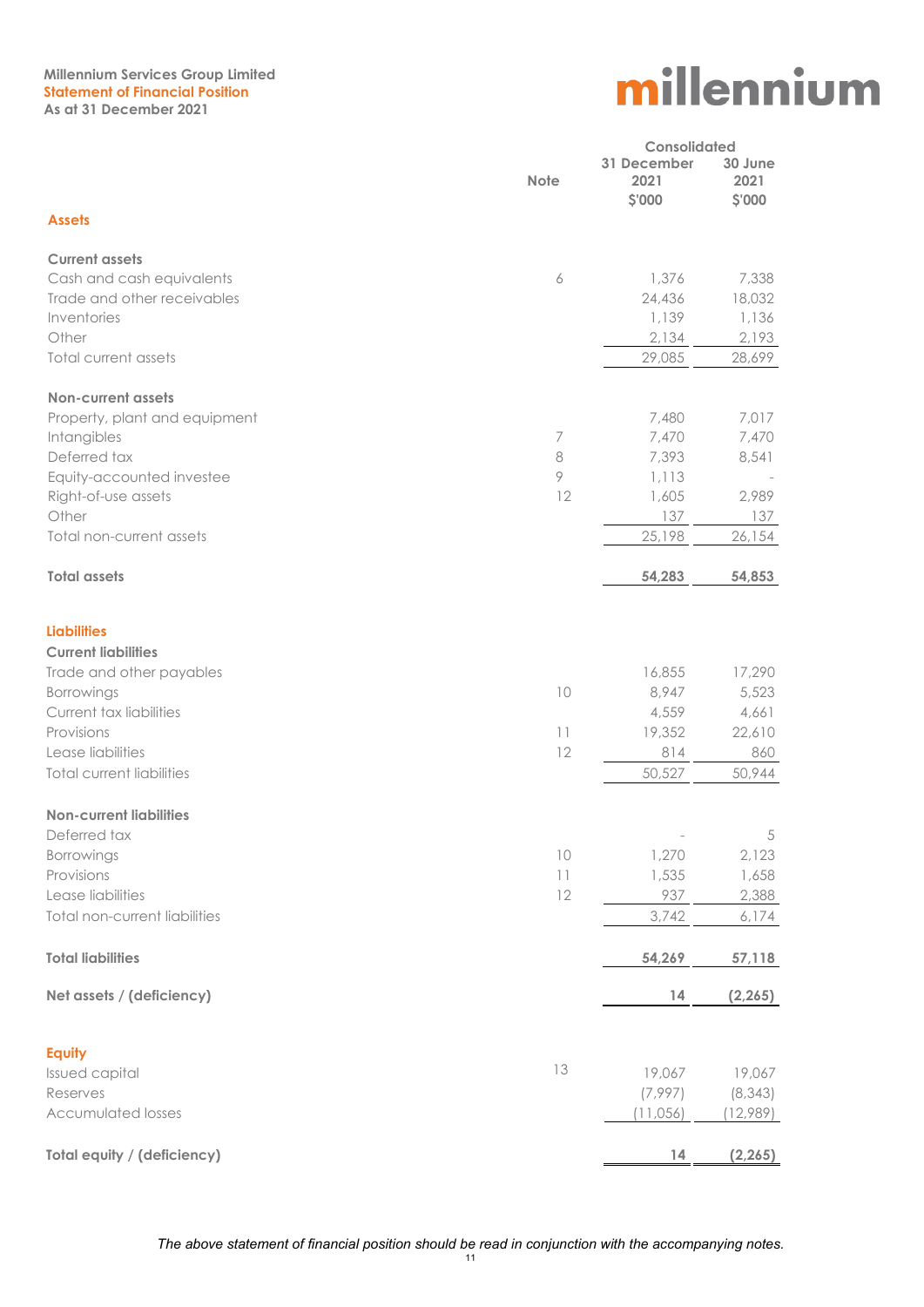#### **Millennium Services Group Limited Statement of Changes in Equity For the period ended 31 December 2021**

| <b>Consolidated</b>                                                                                              | <b>Issued</b><br>capital<br>\$'000 | <b>Reserves</b><br>\$'000 | Accumulated<br>losses<br><b>S'000</b> | Total<br>deficiency<br>\$'000 |
|------------------------------------------------------------------------------------------------------------------|------------------------------------|---------------------------|---------------------------------------|-------------------------------|
| Balance at 1 July 2020                                                                                           | 18,967                             | (8,520)                   | (30, 346)                             | (19,899)                      |
| Profit after income tax expense for the period<br>Other comprehensive income / (loss) for the period, net of tax |                                    | (16)                      | 17,051                                | 17,051<br>(16)                |
| Total comprehensive income/(loss) for the period                                                                 |                                    | (16)                      | 17,051                                | 17,035                        |
| Share based payments                                                                                             |                                    | 162                       |                                       | 162                           |
| Transactions with owners in their capacity as owners:<br>Dividends paid                                          |                                    |                           |                                       |                               |
| Balance at 31 December 2020                                                                                      | 18,967                             | (8, 374)                  | (13, 295)                             | (2,702)                       |
|                                                                                                                  |                                    |                           |                                       |                               |
| <b>Consolidated</b>                                                                                              | <b>Issued</b><br>capital<br>\$'000 | <b>Reserves</b><br>\$'000 | Accumulated<br>losses<br>\$'000       | Total<br>deficiency<br>\$'000 |
| Balance at 1 July 2021                                                                                           | 19,067                             | (8, 343)                  | (12,989)                              | (2, 265)                      |
| Profit after income tax expense for the period<br>Other comprehensive income / (loss) for the period, net of tax |                                    | 44                        | 1,933                                 | 1,933<br>44                   |
| Total comprehensive income/(loss) for the period                                                                 |                                    | 44                        | 1,933                                 | 1,977                         |
| Share based payments                                                                                             |                                    | 302                       |                                       | 302                           |
| Transactions with owners in their capacity as owners:<br>Dividends paid                                          |                                    |                           |                                       |                               |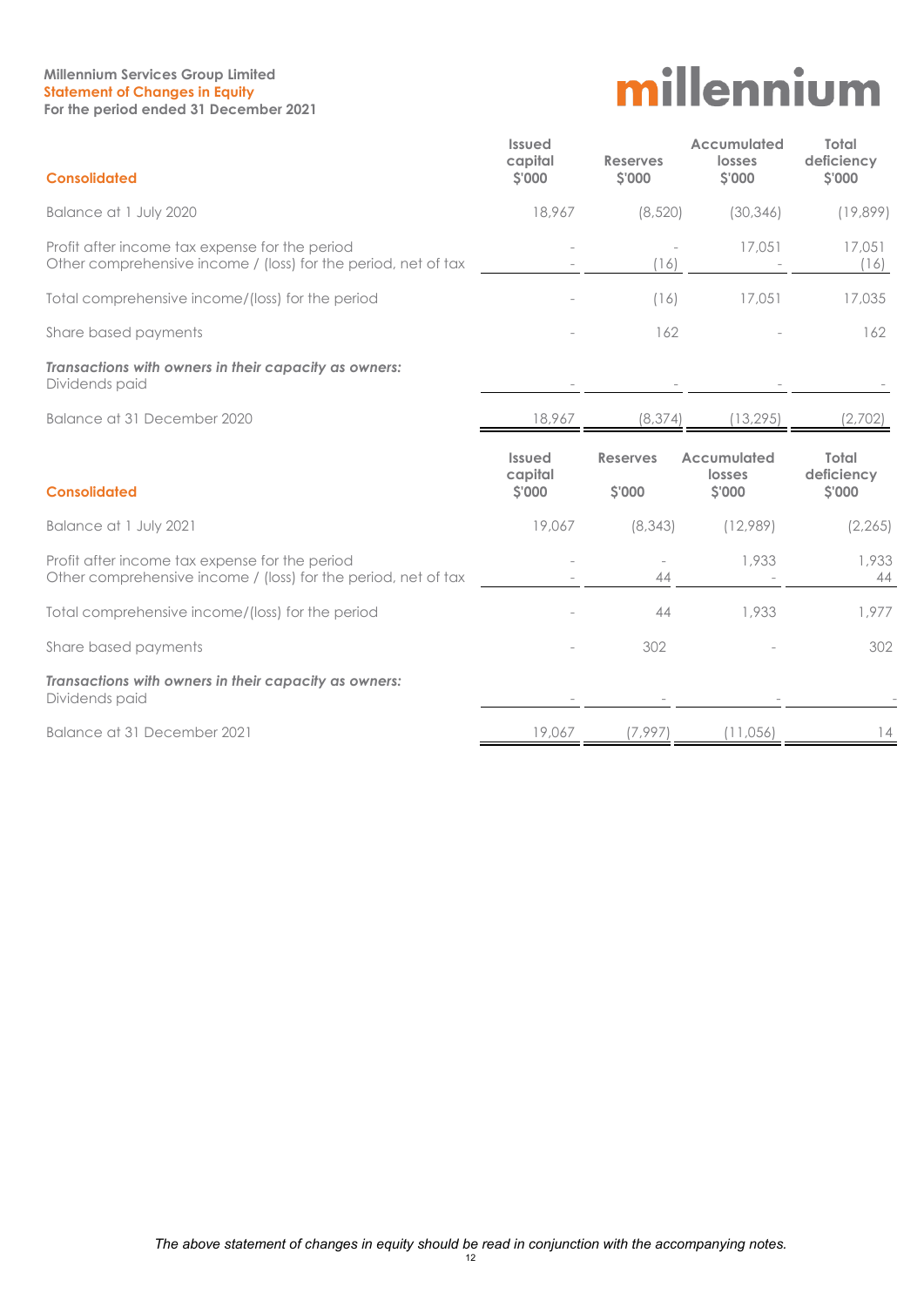#### **Millennium Services Group Limited Statement of Cash Flows For the period ended 31 December 2021**

|                                                                                                                                |                             | <b>Consolidated</b>               |                                   |
|--------------------------------------------------------------------------------------------------------------------------------|-----------------------------|-----------------------------------|-----------------------------------|
|                                                                                                                                | <b>Note</b>                 | <b>December</b><br>2021<br>\$'000 | <b>December</b><br>2020<br>\$'000 |
| <b>Cash flows from operating activities</b>                                                                                    |                             |                                   |                                   |
| Receipts from customers (inclusive of GST)<br>Receipt of government grants                                                     | 4                           | 138,910<br>832                    | 146,782<br>31,715                 |
| Payments to suppliers and employees (inclusive of GST)                                                                         |                             | (142, 364)                        | (140,898)                         |
| Incremental wage top ups associated with the COVID-19 government grants                                                        | 4                           |                                   | (7, 338)                          |
|                                                                                                                                |                             | (2,622)                           | 30,261                            |
| Interest received                                                                                                              |                             |                                   |                                   |
| Interest and other finance costs paid<br>Income taxes paid                                                                     |                             | (440)<br>(20)                     | (1, 105)                          |
|                                                                                                                                |                             |                                   |                                   |
| Net cash generated from / (used in) operating activities                                                                       |                             | (3,081)                           | 29,156                            |
| <b>Cash flows from investing activities</b>                                                                                    |                             |                                   |                                   |
| Payments for property, plant and equipment<br>Investment in equity-accounted investee                                          | 9                           | (874)<br>(1, 113)                 | (1, 194)                          |
| Investment in term deposit                                                                                                     |                             |                                   | (48)                              |
| Proceeds from disposal of property, plant and equipment                                                                        |                             | 88                                | 5                                 |
| Net cash used in investing activities                                                                                          |                             | (1,899)                           | (1, 237)                          |
| <b>Cash flows from financing activities</b>                                                                                    |                             |                                   |                                   |
| Proceeds from / (repayments of) trade finance facility<br>Repayments of equipment finance                                      | 10                          | (633)                             | (5,060)<br>(591)                  |
| Repayment of borrowings                                                                                                        | 10                          | (3, 729)                          | (12, 264)                         |
| Repayments of principal on lease liabilities                                                                                   | 12                          | 627                               | (482)                             |
| Net cash from / (used in) financing activities                                                                                 |                             | (4,989)                           | (18, 397)                         |
| Net increase / (decrease) in cash and cash equivalents                                                                         |                             | (9,969)                           | 9,522                             |
| Cash and cash equivalents at the beginning of the financial period                                                             |                             | 7,338                             | (7, 398)                          |
| Effects of exchange rate changes on cash and cash equivalents                                                                  |                             | 5                                 | 3                                 |
| Cash and cash equivalents at the end of the financial period, less overdraft facility<br>utilised                              |                             | (2,626)                           | 2,127                             |
|                                                                                                                                |                             |                                   |                                   |
|                                                                                                                                |                             | Consolidated                      |                                   |
|                                                                                                                                | <b>December</b><br>2021     | June<br>2021                      | December<br>2020                  |
|                                                                                                                                | <b>S'000</b>                | \$'000                            | \$'000                            |
| Cash on hand and overdraft utilisation                                                                                         |                             |                                   |                                   |
| Cash and cash equivalents at the end of the financial period<br>Overdraft facility utilised at the end of the financial period | 1,376<br>6<br>10<br>(4,002) | 7,338                             | 3,259<br>1,132                    |
|                                                                                                                                |                             |                                   |                                   |
| Cash and cash equivalents at the end of the financial period, less<br>overdraft facility utilised                              | (2,626)                     | 7,338                             | 2,127                             |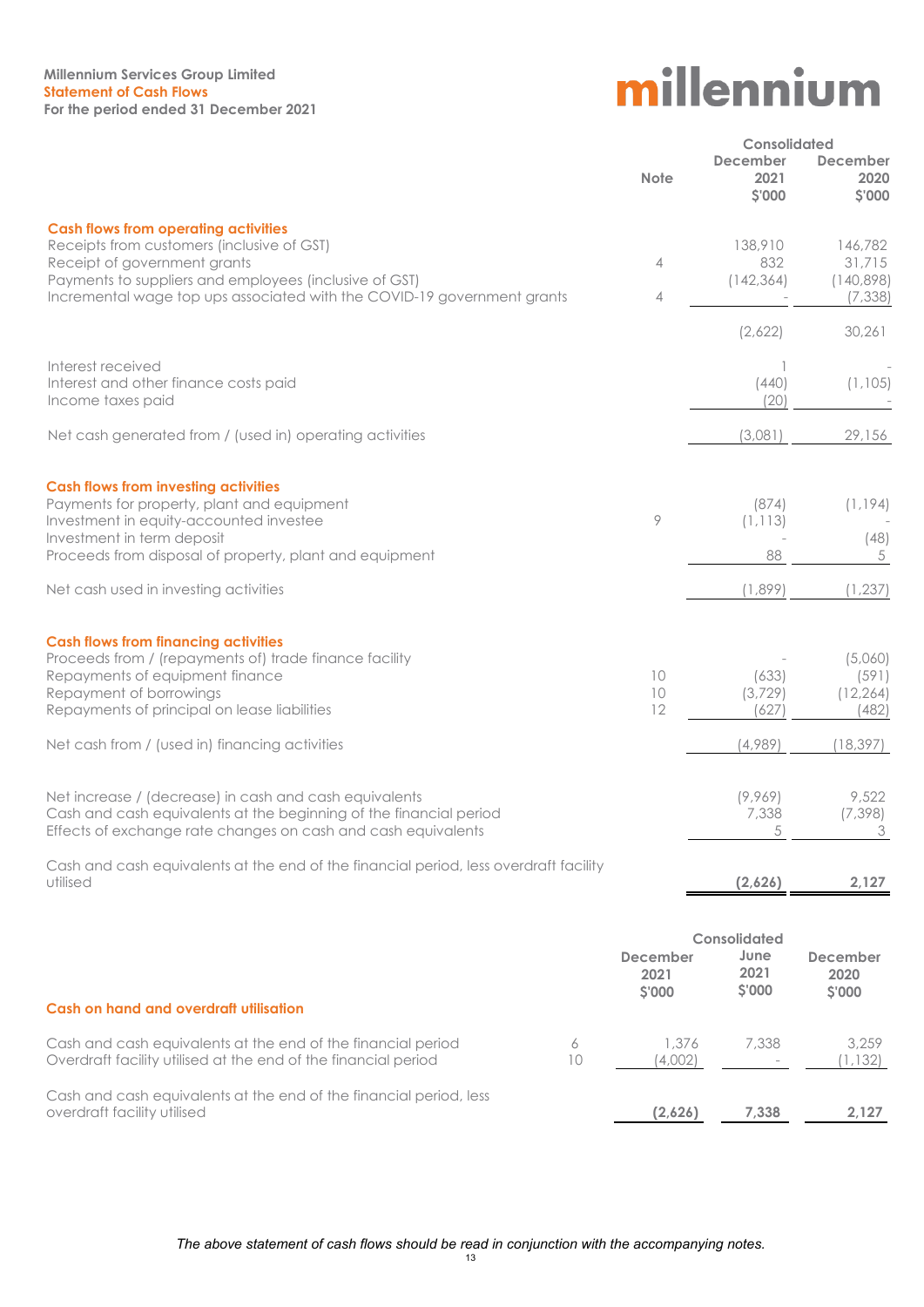#### **Note 1. Significant accounting policies**

#### **Statement of compliance**

The half year financial report is a general purpose financial report prepared in accordance with the *Corporations Act 2001* and AASB 134 *Interim Financial Reporting*. Compliance with AASB 134 ensures compliance with International Financial Reporting Standard IAS 34 *Interim Financial Reporting*. This interim financial report is intended to provide users with an update on the latest annual financial statements of the Company and its controlled entities (referred to as "the Group"). As such, it does not contain information that represents relatively insignificant changes occurring during the half year within the Group. It is therefore recommended that this financial report be read in conjunction with the annual financial statements of the Group for the year ended 30 June 2021, together with any public announcements made during the following half year.

#### **Basis of preparation**

The consolidated financial statements have been prepared on the basis of historical cost. Cost is based on the fair values of the consideration given in exchange for assets. All amounts are presented in Australian dollars, unless otherwise noted.

The Company is a company of the kind referred to in ASIC Corporations (Rounding in Financial/Directors' Reports) Instrument, dated 24 March 2016, and in accordance with that Corporations Instrument, amounts in the financial report are rounded off to the nearest thousand dollars, unless otherwise indicated.

The accounting policies and methods of computation adopted in the preparation of the half year financial report are consistent with those adopted and disclosed in the Company's 2021 annual financial report for the financial year ended 30 June 2021.

#### **New or amended Accounting Standards and Interpretations adopted**

The consolidated entity has adopted all the new or amended Accounting Standards and Interpretations issued by the Australian Accounting Standards Board ('AASB') that are mandatory for the current reporting period.

Any new or amended Accounting Standards or Interpretations that are not yet mandatory have not been early adopted. The Group has applied the following standards for the first time for the annual reporting period commencing 1 July 2021:

*AASB 12 Disclosure of Interests in Other Entities*; and *AASB 128 Investments in Associates and Joint Ventures*.

The standards adopted above do not have any impact on amounts recognised in prior periods; their application is required due to the Group acquiring an interest in an equity-accounted investee in the current reporting period.

#### **Going concern**

The consolidated financial statements have been prepared on a going concern basis, which assumes the continuity of normal business activities and the settlement of liabilities in the normal course of business despite reporting an excess of current liabilities over current assets by \$21,442,000 as at 31 December 2021 (30 June 2021: \$22,245,000).

The excess of current liabilities over current assets is primarily due to annual leave entitlements of \$14,869,000 for the Group's 4,400 staff which are not expected to be settled wholly within 12 months after the end of the reporting period but are shown entirely as a current liability. Historically, annual leave drawn is around 75% to 85% of each year's accrual and is paid as part of the Group's normal operating cycle.

In determining that the going concern basis is appropriate, the Directors have had regard to:

- The Group's profit after income tax expense of \$1,933,000 for the period ended 31 December 2021;
- The Group's access to \$13,183,000 of unused financing facilities as at 31 December 2021 (see note 10);
- The Group's cash flow forecast, and budget for the next 12 months show positive operating cash flows. This is supported by improvements in the Group's profitability and gross margins since the 2021 financial year compared to prior years; and
- The Group's high level of contracted revenue into the future and understanding of its very high contract retention rates in recent years.

Should the business not be able to operate under its normal business activities, the Group may not be able to pursue its business objectives and will have difficulty continuing to operate as a going concern, including realising its assets and extinguishing its liabilities at the amounts shown in the financial statements. Comments on the COVID-19 pandemic are included at note 14, events after the reporting period.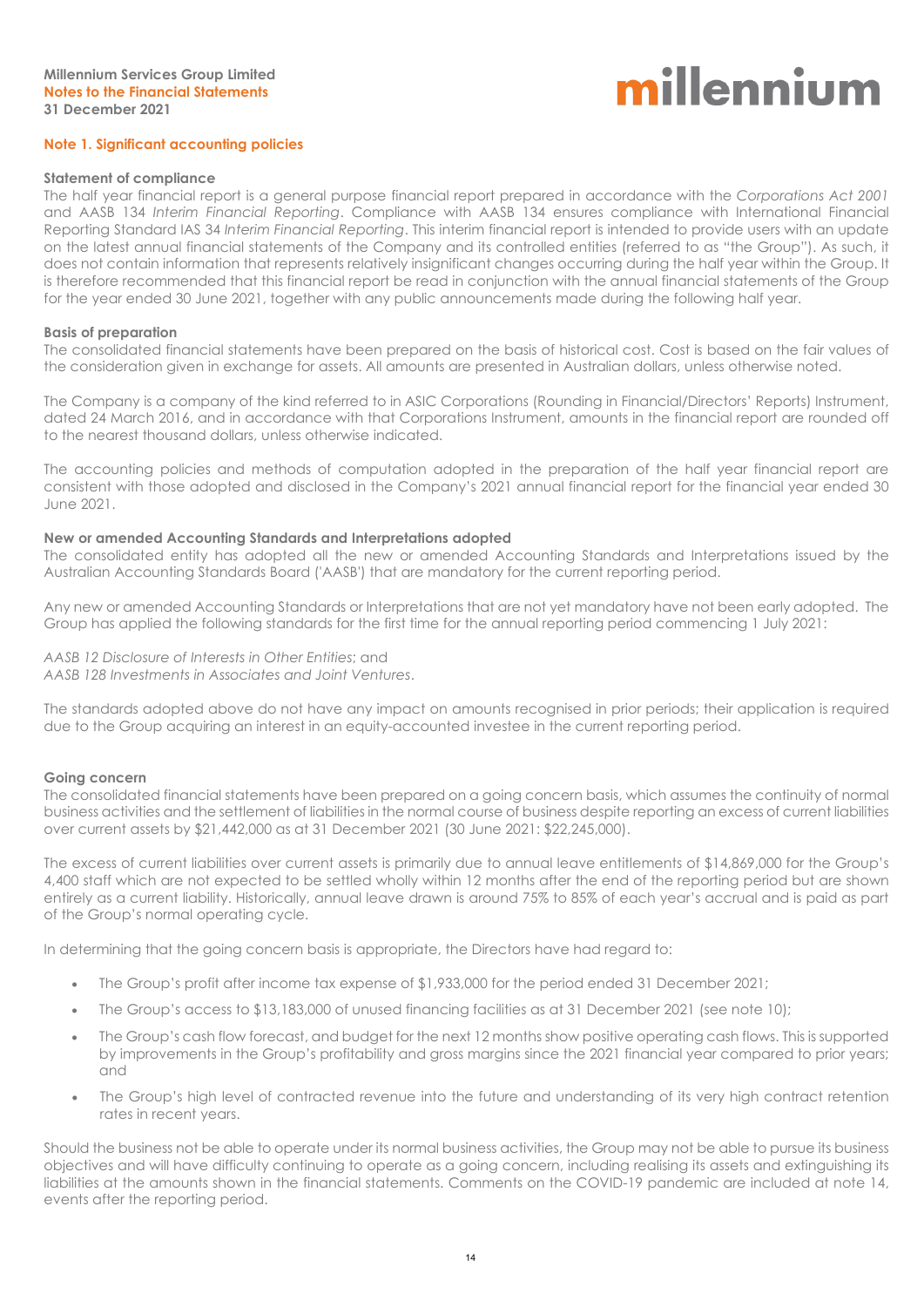#### **Note 1. Significant accounting policies (continued)**

#### **Interests in equity-accounted investees**

The Group's interest in an equity-accounted investee comprises its interest in an associate. An associate is an entity in which the Group has significant influence, but not control or joint control, over the financial and operating policies of the investee. Interests in associates are accounted for using the equity method. The interests are initially recognised at cost. Subsequent to initial recognition, the Group's consolidated financial statements include the Group's share of the profit or loss and OCI of equity-accounted investees, until the date on which significant influence ceases (refer to note 9).

#### **Note 2. Critical accounting judgements, estimates and assumptions**

The preparation of the financial statements requires management to make judgements, estimates and assumptions that affect the reported amounts in the financial statements. Management continually evaluates its judgements and estimates in relation to assets, liabilities, contingent liabilities, revenue and expenses. Management bases its judgements, estimates and assumptions on historical experience and on other various factors, including expectations of future events management believes to be reasonable under the circumstances. The resulting accounting judgements and estimates will seldom equal the related actual results. The judgements estimates and assumptions that have a significant risk of causing a material adjustment to the carrying amounts of assets and liabilities within the next financial year are discussed below.

#### *Goodwill and other indefinite life intangible assets*

The consolidated entity tests annually, or more frequently if events or changes in circumstances indicate impairment, whether goodwill and other indefinite life intangible assets have suffered any impairment. The recoverable amounts of cash-generating units have been determined based on the higher of their fair value less costs of disposal and their value-in-use. These calculations require the use of assumptions, including their fair values, estimated discount rates based on the current cost of capital and growth rates of the estimated future cash flows.

#### *Recovery of deferred tax assets*

Deferred tax assets are recognised for deductible temporary differences and tax losses only if the consolidated entity considers it is probable that future taxable amounts will be available to utilise those temporary differences and losses.

#### **Note 3. Operating segments**

#### *Identification of reportable operating segments*

The Group has identified its operating segments to be the two major areas of services provided to customers; Cleaning and Security.

*Cleaning segment*: represents the provision of comprehensive cleaning services to large retail shopping centres, commercial properties, government buildings and education facilities. Included within the segment are ancillary services such as maintenance and gardening.

*Security segment*: the Group's security services are primarily provided to clients in the large retail shopping centre and commercial property sectors, and COVID-19 testing centres to help ensure and maintain a safe and secure environment for their clients, tenants and customers.

*Head Office* is not an operating segment, it represents Group overheads, corporate head office, Group tax balances, financing, payroll and treasury functions. Government grants recognised and the application of those grants is disclosed under Head Office.

#### *Revenue Categorisation*

Revenue is generated by the Group and is categorised into the reportable segments disclosed below. Sales to external customers are recognised when the performance obligations are delivered over time. Once a contract has been entered into, the Group has an enforceable right to payment for work completed to date. Therefore, revenue is recognised over time. Additional billings are recognized when the performance obligations are delivered over time and are included within the sales to external customers.

These operating segments are based on the internal reports that are reviewed and used by the Board of Directors (who are identified as the Chief Operating Decision Makers ('CODM')) in assessing performance and in determining the allocation of resources. There is no aggregation of operating segments. The CODM reviews EBITDA (earnings before interest, tax, depreciation and amortisation). The accounting policies adopted for internal reporting to the CODM are consistent with those adopted in the financial statements.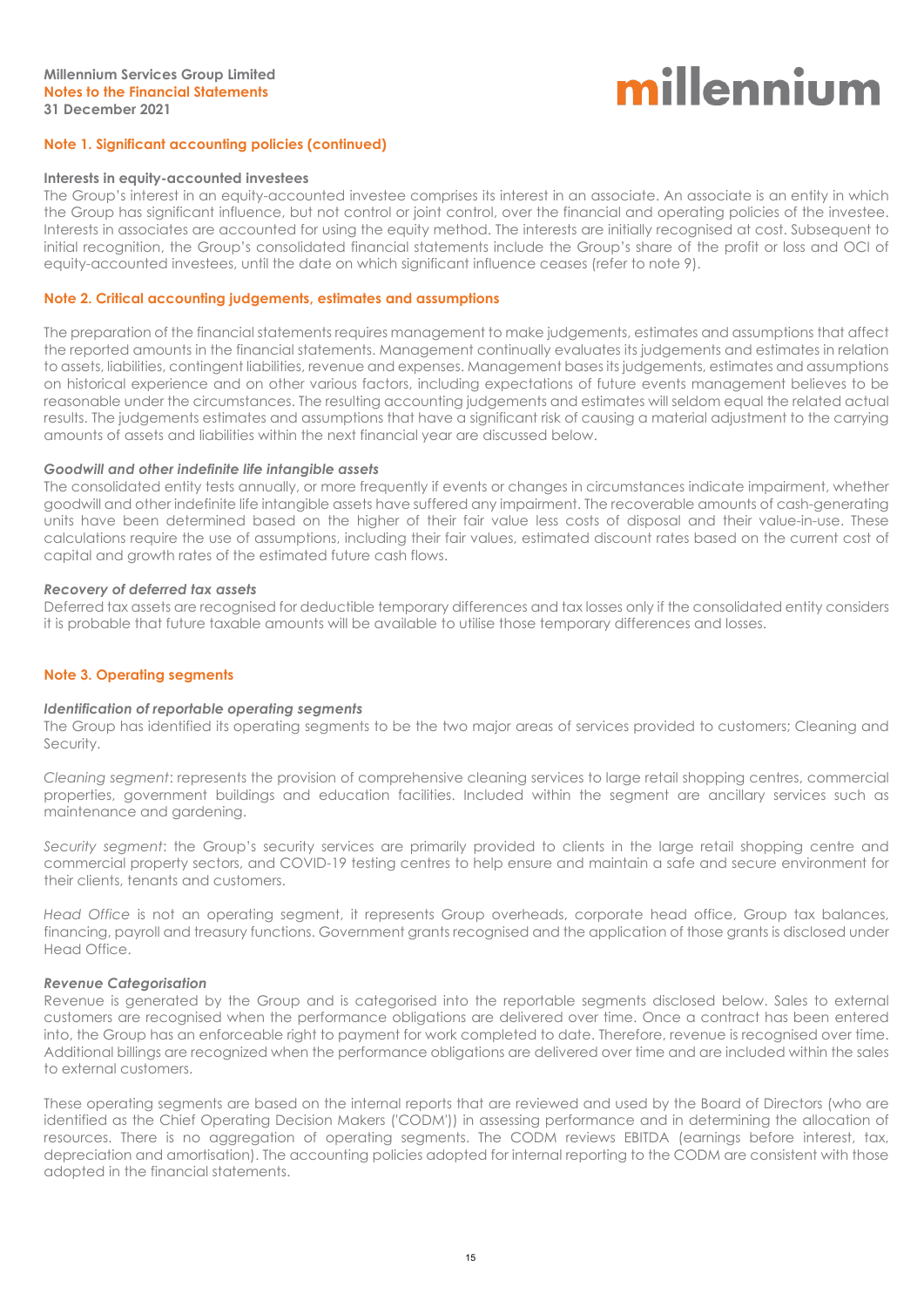#### **Millennium Services Group Limited Notes to the Financial Statements 31 December 2021**

#### *Operating segment information*

# millennium

| Consolidated - 31 December 2021  | <b>Cleaning</b><br>\$'000 | <b>Security</b><br>\$'000 | Head<br><b>Office</b><br><b>S'000</b> | Total<br>\$'000 |
|----------------------------------|---------------------------|---------------------------|---------------------------------------|-----------------|
| Revenue                          |                           |                           |                                       |                 |
| Sales to external customers      | 99,631                    | 32,092                    |                                       | 131,723         |
| Other income                     |                           |                           | 921                                   | 921             |
| Total revenue and other income   | 99,631                    | 32,092                    | 921                                   | 132,644         |
| <b>Gross margin</b>              | 16,092                    | 4,897                     |                                       | 20,989          |
| Other income                     |                           |                           |                                       | 920             |
| Overheads                        |                           |                           | (16, 197)                             | (16, 197)       |
| <b>EBITDA</b>                    |                           |                           |                                       | 5.712           |
| Depreciation                     |                           |                           |                                       | (2,330)         |
| Interest revenue                 |                           |                           |                                       |                 |
| Finance costs                    |                           |                           |                                       | (449)           |
| Profit before income tax expense |                           |                           |                                       | 2,934           |
| Income tax expense               |                           |                           |                                       | 1,001)          |
| Profit after income tax expense  |                           |                           |                                       | 1,933           |
| Segment assets                   | 37,454                    | 8,999                     | 7,830                                 | 54,283          |
| <b>Segment liabilities</b>       | 26,605                    | 8,195                     | 19,469                                | 54,269          |
| Net Assets / (Liabilities)       | 10,849                    | 804                       | (11,639)                              | 14              |

Assets used jointly by reportable segments are allocated based on revenues earned by individual reportable segments.

|                                       | Cleaning | Security | Head                    |                       |
|---------------------------------------|----------|----------|-------------------------|-----------------------|
| Consolidated - 31 December 2020       | \$'000   | \$'000   | <b>Office</b><br>\$'000 | Total<br><b>S'000</b> |
| Revenue                               |          |          |                         |                       |
| Sales to external customers           | 107,806  | 27,171   |                         | 134,977               |
| Other income                          |          |          | 24,661                  | 24,661                |
| <b>Total revenue and other income</b> | 107,806  | 27,171   |                         | 159,638               |
|                                       |          |          |                         |                       |
| <b>Gross margin</b>                   | 15,486   | 4,442    |                         | 19,928                |
| Other income                          |          |          |                         | 24,661                |
| Overheads                             |          |          | (22, 484)               | (22, 484)             |
| <b>EBITDA</b>                         |          |          |                         | 22,105                |
| Depreciation                          |          |          |                         | (2,250)               |
| Finance costs                         |          |          |                         | (1, 104)              |
| Profit before income tax expense      |          |          |                         | 18,751                |
| Income tax expense                    |          |          |                         | (1,700)               |
| Profit after income tax expense       |          |          |                         | 17,051                |
|                                       |          |          |                         |                       |
| Segment assets                        | 40,055   | 7,950    | 10,464                  | 58,469                |
| <b>Segment liabilities</b>            | 32,292   | 7,794    | 21,085                  | 61,171                |
| Net Assets / (Liabilities)            | 7,763    | 156      | (10,621)                | (2,702)               |

Assets used jointly by reportable segments are allocated based on revenues earned by individual reportable segments.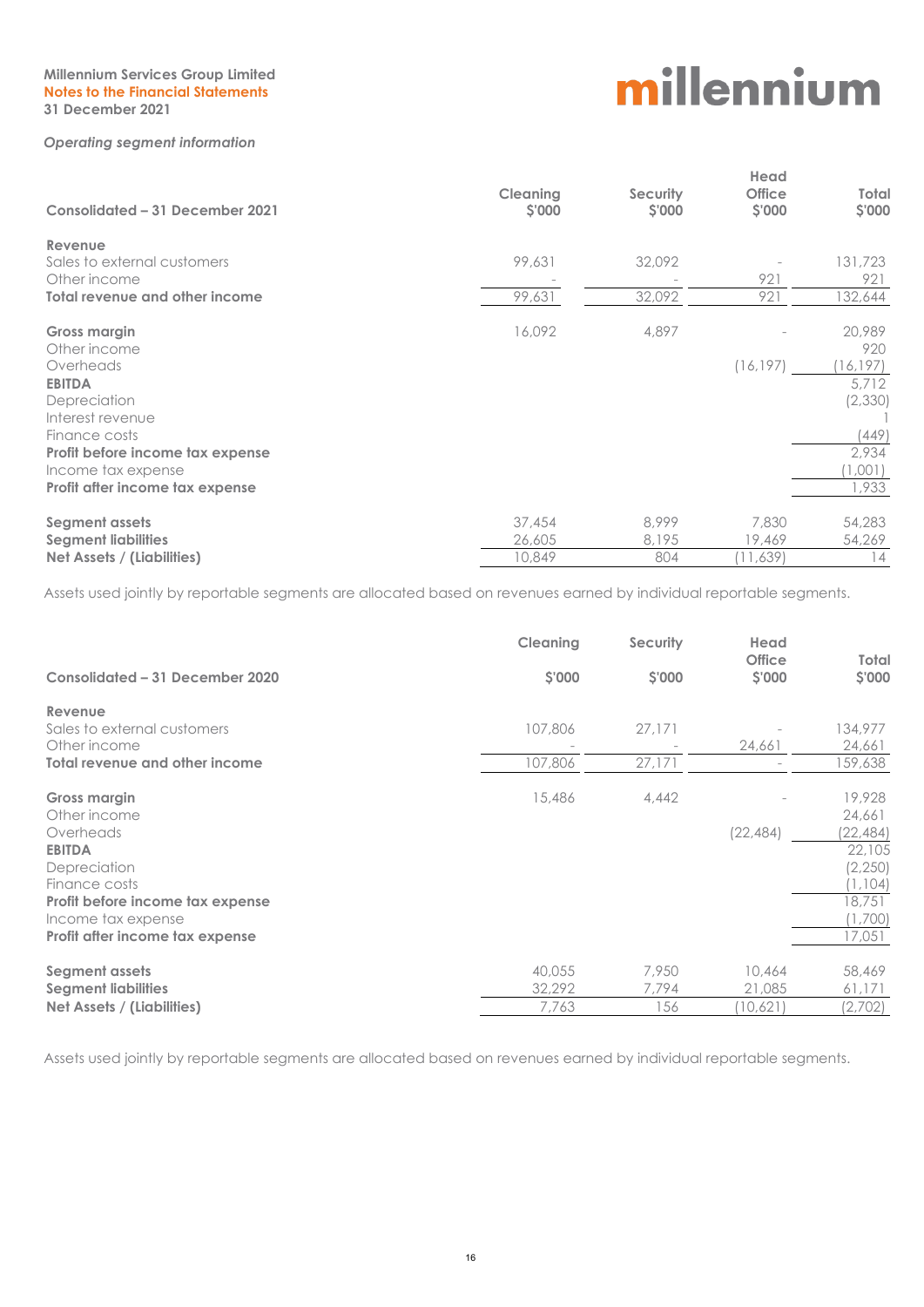#### **Note 4. Other Income and Expenses**

|                                                                                     | Consolidated                            |                            |
|-------------------------------------------------------------------------------------|-----------------------------------------|----------------------------|
|                                                                                     | <b>December</b><br>2021<br><b>S'000</b> | December<br>2020<br>\$'000 |
| Profit before income tax includes the following specific other income and expenses: |                                         |                            |
| <b>Other Income</b>                                                                 |                                         |                            |
| Government grants income                                                            | 832                                     | 24,661                     |
| Net gain on disposal of property, plant and equipment                               | 88                                      |                            |
| Interest income                                                                     |                                         |                            |
|                                                                                     | 921                                     | 24,661                     |

For the period ended 31 December 2021, the Group recognised government grant income of \$832,000 as part of the New Zealand Government's Covid-19 Wage Subsidy program. There were no unfulfilled conditions or other contingencies attaching to these government grants and the Group received payment of all the New Zealand grants by September 2021.

For the period ended 31 December 2020, the Group recognised government grant income of \$24,661,000 as part of the Australian Government's Covid-19 relief measures via the Job Keeper program. The Group self-assessed that it was eligible to access the Job Keeper program up to 30 September 2020. There were no unfulfilled conditions or other contingencies attaching to these government grants and the Group received payment of all eligible Job Keeper grants by October 2020.

| Impairment of receivables                                                                                                                                              | 30    | 328   |
|------------------------------------------------------------------------------------------------------------------------------------------------------------------------|-------|-------|
| Incremental wage top ups associated with COVID-19 Australian Government grants<br>Incremental cost of not standing down New Zealand staff (due to COVID-19 New Zealand |       | 7,338 |
| Government grants)                                                                                                                                                     | 567   |       |
| <b>Finance costs</b>                                                                                                                                                   |       |       |
| Interest expense - borrowings                                                                                                                                          | 484   | 988   |
| Interest expense / (adjustment) – lease liabilities                                                                                                                    | (35)  | 116   |
| Total finance costs                                                                                                                                                    | 449   | .104  |
| <b>Depreciation</b>                                                                                                                                                    |       |       |
| Depreciation – property, plant and equipment                                                                                                                           | 1,816 | 1.722 |
| Depreciation – right-of-use assets                                                                                                                                     | 514   | 528   |
| Total depreciation                                                                                                                                                     | 2,330 | 2.250 |

#### **Note 5. Income tax expense**

|                                                                                                                                                                                                              | Consolidated                      |                                   |
|--------------------------------------------------------------------------------------------------------------------------------------------------------------------------------------------------------------|-----------------------------------|-----------------------------------|
|                                                                                                                                                                                                              | <b>December</b><br>2021<br>\$'000 | <b>December</b><br>2020<br>\$'000 |
| Numerical reconciliation of income tax expense and tax at the statutory rate                                                                                                                                 |                                   |                                   |
| Profit / (loss) before income tax expense                                                                                                                                                                    | 2.934                             | 18,751                            |
| Income tax expense / (benefit) at the statutory tax rate of 30%                                                                                                                                              | 880                               | 5.625                             |
| Tax effect amounts which are not deductible/(taxable) in calculating taxable income:<br>Other permanent differences<br>Recognition of deferred tax asset in relation to temporary deductible differences not | 30                                | 26                                |
| recognised as at 30 June 2020(a)                                                                                                                                                                             |                                   | (4,000)                           |
| Share based payments expense                                                                                                                                                                                 | 91                                | 49                                |
| Income tax expense / (benefit)                                                                                                                                                                               | .001                              | 1,700                             |
| The applicable weighted average effective tax rates are as follows:<br>(a) The effective rate for the period ending 31 December 2021, excluding recognition of<br>\$4.0m deferred tax asset                  | 34.1%                             | $9.1\%$<br>30.4%                  |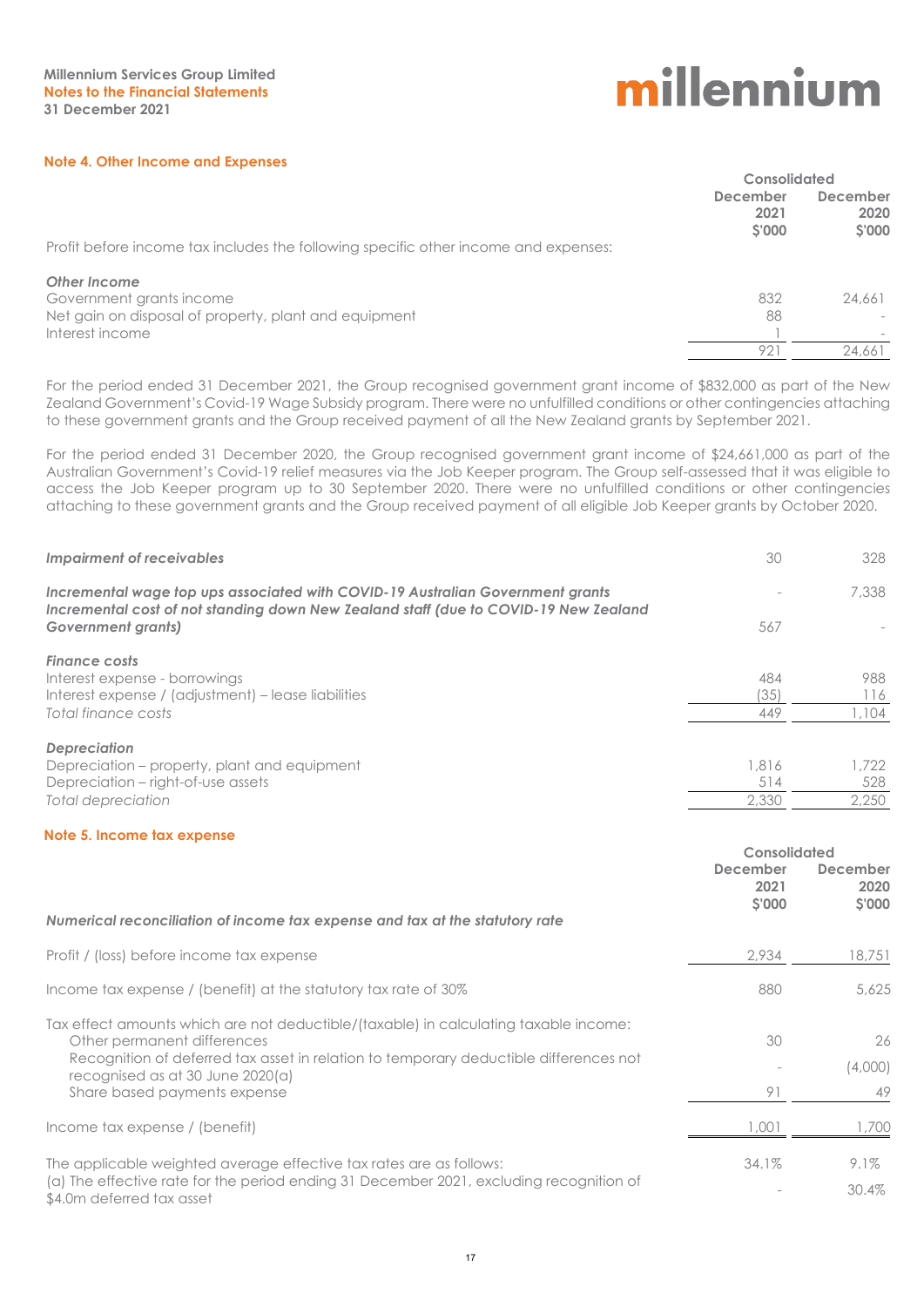#### **Note 6. Current assets - cash and cash equivalents**

# millennium

|              |                  | <b>Consolidated</b> |  |
|--------------|------------------|---------------------|--|
|              | December<br>2021 | June<br>2021        |  |
|              | \$'000           | \$'000              |  |
| Cash at bank | 1,376            | 7,338               |  |

#### **Note 7. Non-current assets – intangibles**

|                                      |                 | <b>Consolidated</b> |  |
|--------------------------------------|-----------------|---------------------|--|
|                                      | <b>December</b> | June                |  |
|                                      | 2021            | 2021                |  |
|                                      | <b>S'000</b>    | \$'000              |  |
| Goodwill - at cost, less impairments | 7.470           | .470                |  |
|                                      |                 |                     |  |

#### *Reconciliations*

Reconciliations of the written down values at the beginning and end of the current financial period are set out below:

| Consolidated                         | Goodwill<br>\$'000 |
|--------------------------------------|--------------------|
| Balance at 1 July 2021<br>Impairment | 7.470              |
| Balance at 31 December 2021          | 7.470              |

#### Impairment testing of Goodwill

Goodwill is not amortised and is tested at least annually for impairment. Impairment testing was conducted as at 30 June 2021 and there have been no impairment indicators in the current reporting period. The cash flow forecasts used for impairment testing at 30 June 2021, were based on the EBITDA budget for the 2022 financial year that had been reviewed by management and the Board. Goodwill has been allocated to the consolidated entity's cash generating units ("CGUs") according to the Cleaning and Security business segments. A summary of goodwill allocated to CGUs at the end of the of the current and previous financial period is presented below:

|                                                             | <b>Consolidated</b>                      |                        |
|-------------------------------------------------------------|------------------------------------------|------------------------|
|                                                             | <b>December</b><br>2021<br>\$'000        | June<br>2021<br>\$'000 |
| Goodwill allocation to CGUs<br>Cleaning CGU<br>Security CGU | 7.470<br>$\hspace{0.1mm}-\hspace{0.1mm}$ | 7,470                  |
|                                                             | 7.470                                    | 7.470                  |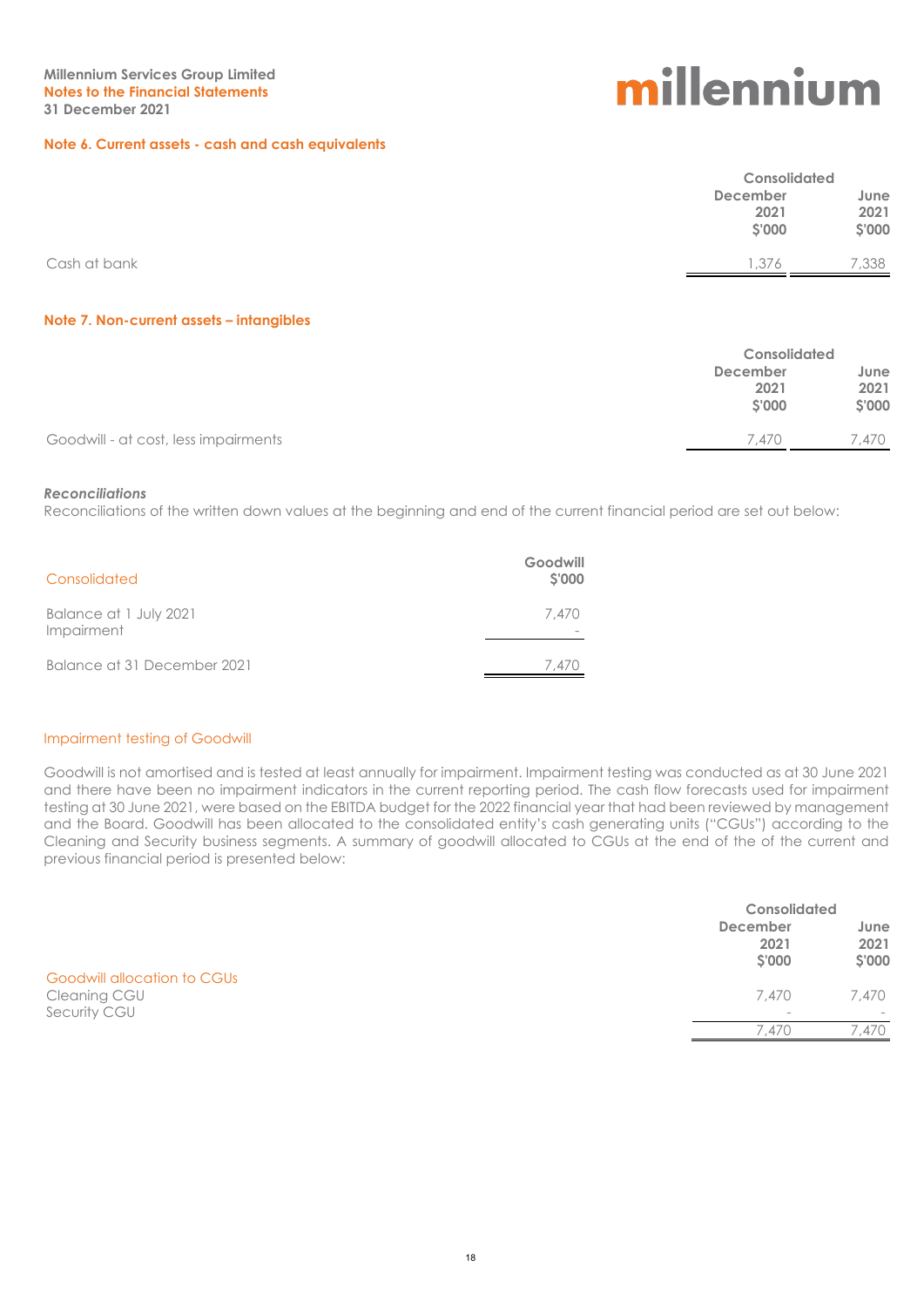#### **Note 8. Non-current assets - deferred tax**

# millennium

|                                                           | Consolidated                     |                              |
|-----------------------------------------------------------|----------------------------------|------------------------------|
|                                                           | December<br>2021<br><b>S'000</b> | June<br>2021<br><b>S'000</b> |
| Deferred tax asset comprises:                             |                                  |                              |
| Temporary differences - attributable to employee benefits | 5.706                            | 6.672                        |
| Temporary differences - attributable to other items       | 1.687                            | 1.869                        |
| Unused tax losses                                         |                                  |                              |
| Deferred tax asset                                        | 7.393                            | 8.541                        |

Deferred tax assets are recognised for deductible temporary differences and tax losses only if the consolidated entity considers it is probable that future taxable amounts will be available to utilise those temporary differences and losses.

#### **Note 9. Equity-accounted investee**

The Group attained significant influence over 2 PM Records Pty Ltd (trading as Codee Cleaning Services, 'Codee') on 8 December 2021. The investee has share capital consisting solely of ordinary shares, which are held directly by the Group. The proportion of ownership interest is the same as the proportion of voting rights held.

Codee is an Indigenous owned business, providing cleaning and maintenance services to a broad range of customers including government, schools, retail and commercial sectors in Western Australia. The investment in Codee supports the Group's commitment to build a more diverse workplace and to work in partnership with Aboriginal and Torres Strait Islander organisations and peoples.

Contingent liabilities in respect of the associate amounted to \$278,000 as at 31 December 2021. These contingent liabilities relate to further consideration payable by the Group for the 49% ownership interest in the investee; subject to Codee achieving specific revenue targets for the twelve months ending 31 December 2022 and for the six months ending 30 June 2023. There are no commitments in respect of the associate entity as at 31 December 2021.

The table below summarises information about the Group's associate as at 31 December 2021.

| Name of entity                                                         | Country of<br>incorporation | % of ownership interest |           | Nature of<br>relationship | Measurement<br>method | Carrying amount <sup>*</sup> \$'000 |                  |
|------------------------------------------------------------------------|-----------------------------|-------------------------|-----------|---------------------------|-----------------------|-------------------------------------|------------------|
|                                                                        |                             | December<br>2021        | June 2021 |                           |                       | December<br>2021                    | <b>June 2021</b> |
| 2 PM Records Pty Ltd                                                   | Australia                   | 49%                     | 0%        | Associate                 | Equity method         | 1,113                               |                  |
| *Private entity – no quoted price or quoted fair value available.      |                             |                         |           |                           |                       |                                     |                  |
| Reconciliation of carrying amount of investee:                         |                             |                         |           |                           |                       |                                     |                  |
| Opening investment in associate – 8 December 2021                      |                             |                         |           | 1,113                     |                       |                                     |                  |
| 49% share of profit after tax from 8 December 2021 to 31 December 2021 |                             |                         |           |                           |                       |                                     |                  |

-(immaterial) - **Closing carrying amount of investee 1,113**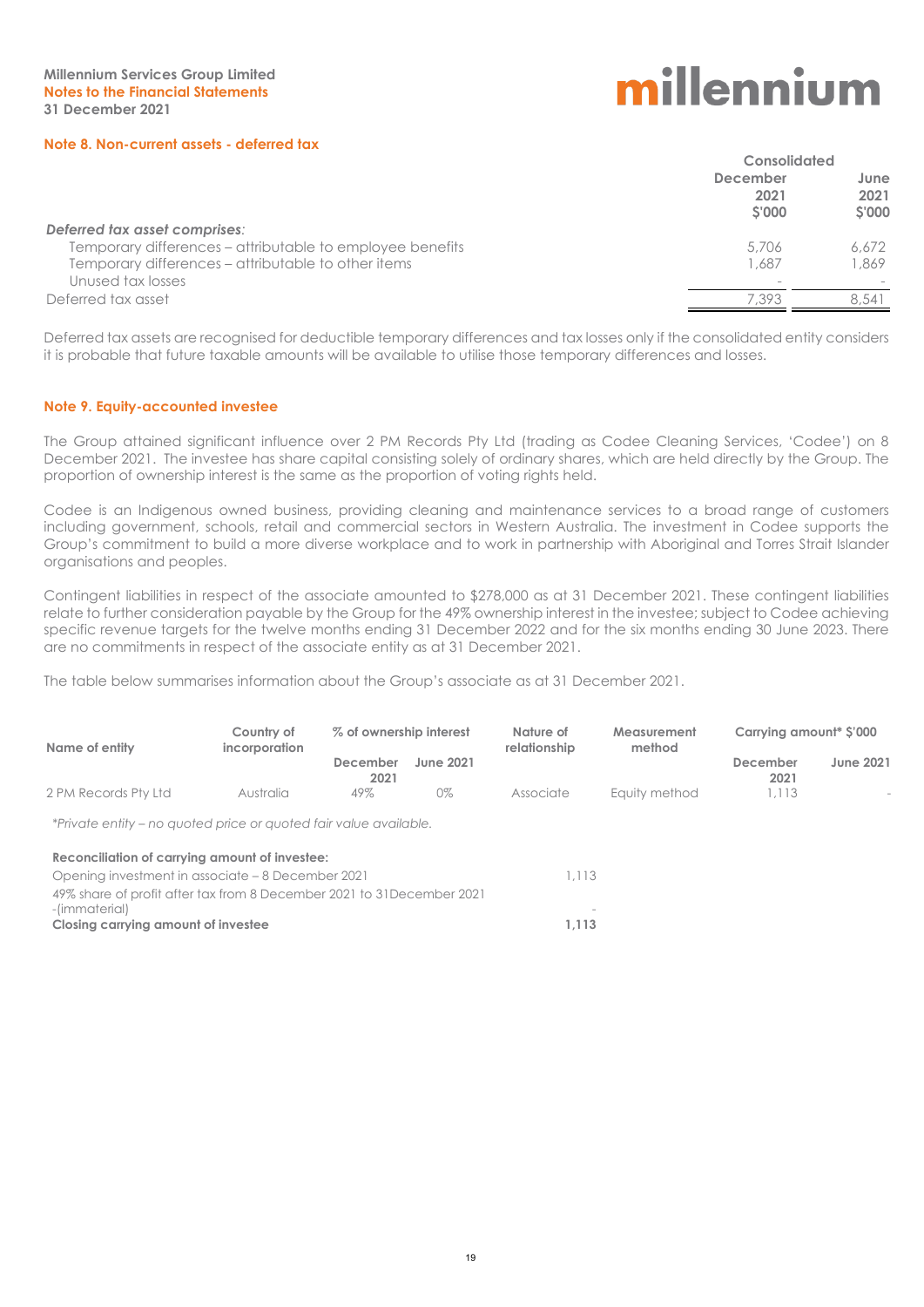**Millennium Services Group Limited Notes to the Financial Statements 31 December 2021**

#### **Note 10. Borrowings**

**Current liabilities - borrowings Consolidated**

# millennium

| June<br>2021<br>\$'000<br>3,600 |
|---------------------------------|
|                                 |
| 910<br>1,013<br>5,523           |
| <b>Consolidated</b>             |
| June<br>2021<br>\$'000          |
| 1,773                           |
|                                 |
| 350                             |
|                                 |

#### *Financing Covenants – ANZ Bank*

The Group met the required financing covenants for the September 2021 and December 2021 quarters.

The borrowings are secured liabilities. The loan facility drawdowns and repayments that occurred during the current period are summarised below.

| Consolidated                                                                                            | <b>ANZ inter-</b><br>changeable | <b>Hire</b><br>purchase | <b>Bank</b><br>Overdraft | Other<br>borrowings | Total                      |
|---------------------------------------------------------------------------------------------------------|---------------------------------|-------------------------|--------------------------|---------------------|----------------------------|
|                                                                                                         | loan facility<br>\$'000         | S'000                   | <b>S'000</b>             | <b>S'000</b>        | <b>S'000</b>               |
| Balance at 1 July 2021                                                                                  | 5,373                           | 1,260                   |                          | 1,013               | 7,646                      |
| Drawdown - working capital<br>Equipment financing<br>Repayments of borrowings<br>Balance at 31 December | (1,800)                         | 1,391<br>(633)          | 4,002                    | .540<br>1.929)      | 5,542<br>1,391<br>(4, 362) |
| 2021                                                                                                    | 3,573                           | 2,018                   | 4,002                    | 624                 | 10,217                     |
| Current liabilities<br>Non-current liabilities                                                          | 3,573                           | 748<br>1,270            | 4,002                    | 624                 | 8,947<br>1,270             |
|                                                                                                         | 3,573                           | 2.018                   | 4,002                    | 624                 | 10.217                     |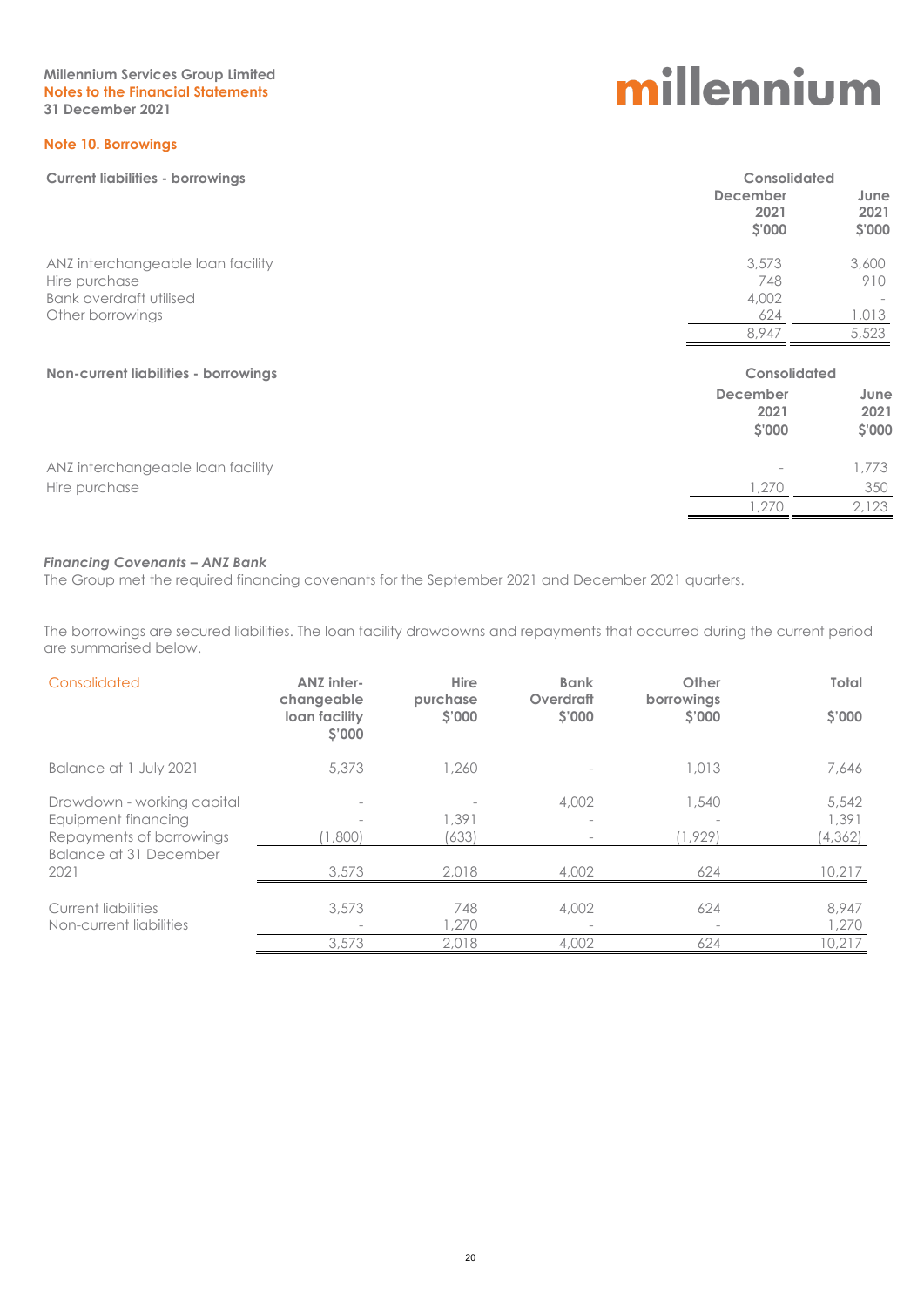#### **Note 10. Borrowings (continued)**

#### *Financing arrangements*

As at the reporting date, the Group had unrestricted access to the following lines of credit with the ANZ Bank and trade finance provider:

|                                                                                                                                     | Consolidated                      |                                   |
|-------------------------------------------------------------------------------------------------------------------------------------|-----------------------------------|-----------------------------------|
|                                                                                                                                     | <b>December</b><br>2021<br>\$'000 | June<br>2021<br>\$'000            |
| <b>Total facilities</b>                                                                                                             |                                   |                                   |
| Interchangeable loan facility<br>Asset finance facility (hire purchase)<br>Overdraft facility                                       | 3,573<br>2.056<br>4,500<br>12,000 | 5,373<br>1,401<br>7,000<br>12,000 |
| Trade finance facility<br>Standby letter of credit and guarantee facility<br>Electronic payway facility<br>Commercial card facility | 1,380<br>500<br>325               | 1,350<br>500<br>325               |
|                                                                                                                                     | 24,334                            | 27,949                            |
| Used at the reporting date                                                                                                          |                                   |                                   |
| Interchangeable loan facility<br>Asset finance facility (hire purchase)<br>Overdraft facility                                       | 3,573<br>2,018<br>4,002           | 5,373<br>1,058                    |
| Trade finance facility<br>Standby letter of credit and guarantee facility<br>Electronic payway facility                             | 1,371                             | 1,286                             |
| Commercial card facility                                                                                                            | 187                               | 102                               |
|                                                                                                                                     | 11,151                            | 7,819                             |
| Unused at the reporting date                                                                                                        |                                   |                                   |
| Interchangeable loan facility<br>Asset finance facility (hire purchase)<br>Overdraft facility                                       | 38<br>498                         | 343<br>7,000                      |
| Trade finance facility<br>Standby letter of credit and guarantee facility                                                           | 12,000<br>9                       | 12,000<br>64                      |
| Electronic payway facility<br>Commercial card facility                                                                              | 500<br>138                        | 500<br>223                        |
|                                                                                                                                     | 13,183                            | 20,130                            |
|                                                                                                                                     |                                   |                                   |

#### **Note 11. Provisions**

|                                                                                                  | <b>Consolidated</b>               |                           |  |
|--------------------------------------------------------------------------------------------------|-----------------------------------|---------------------------|--|
|                                                                                                  | <b>December</b><br>2021<br>\$'000 | June<br>2021<br>\$'000    |  |
| Annual leave and long service leave<br>Other provisions<br>Provision for public liability claims | 19,387<br>338<br>1,162            | 22,649<br>338<br>1,281    |  |
|                                                                                                  | 20,887                            | 24,268                    |  |
| <b>Current liabilities</b><br>Non-current liabilities                                            | 19,352<br>1,535<br>20,887         | 22,610<br>1,658<br>24,268 |  |
|                                                                                                  |                                   |                           |  |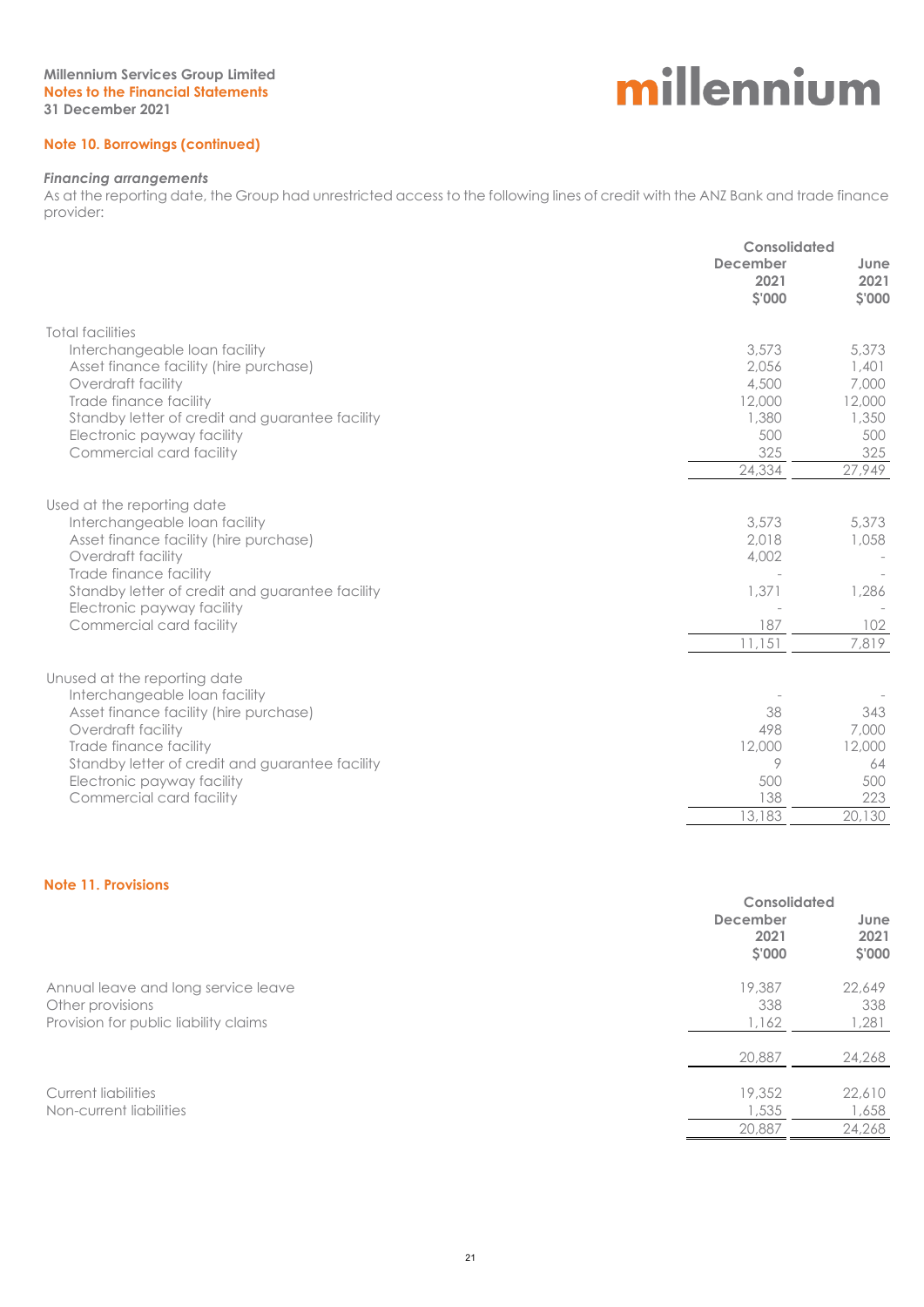#### **Note 11. Provisions (continued)**

| Consolidated                      | <b>Annual leave</b><br>and long<br>service leave | <b>Public liability</b><br>claims | Other        | Total  |
|-----------------------------------|--------------------------------------------------|-----------------------------------|--------------|--------|
|                                   | \$'000                                           | <b>S'000</b>                      | <b>S'000</b> | \$'000 |
| Balance at 1 July 2021            | 22,649                                           | 1,281                             | 338          | 24,268 |
| Arising during the period         | 7,347                                            | 508                               |              | 7,855  |
| Utilised / paid during the period | 10,609                                           | (627)                             |              | 11,236 |
| Balance at 31 December 2021       | 19,387                                           | .162                              | 338          | 20,887 |
| Current                           | 18,154                                           | 1,162                             | 36           | 19,352 |
| Non-current                       | 1,233                                            |                                   | 302          | 1,535  |

#### *Provision for public liability claims*

Companies within the Group had at the end of the reporting period a number of public liability claims made against it in relation to incidents occurring at facilities cleaned by the Company. These claims are part of normal business activity for companies of this nature. The Group recognises a provision for public liability claims based on the best estimate of the expenditure required to settle the claims at the end of the reporting period. The estimates of the amounts required to settle claims are determined by the judgement of management of the Group, supplemented by experience of similar transactions. The evidence considered includes any additional evidence provided by events after the reporting period. As a practical measure, the Group utilises percentage of cleaning revenue method to account for public liability expense for a reporting period.

#### **Note 12. Right of use (ROU) assets and Lease liabilities – AASB 16** *Leases*

#### **(a) ROU assets**

The movements in the recognised ROU assets from 1 July 2021 to the half year 31 December 2021 are as follows:

| Consolidated                                           | Plant and<br>Equipment<br><b>S'000</b> | Land and<br><b>Buildings</b><br><b>S'000</b> | Total<br><b>S'000</b> |
|--------------------------------------------------------|----------------------------------------|----------------------------------------------|-----------------------|
| Right-of-use assets at 1 July 2021                     | 423                                    | 2.566                                        | 2.989                 |
| Additions, exercise of lease extension options         |                                        | 79                                           | 79                    |
| Lease modifications, lease extension options cancelled | $\overline{\phantom{a}}$               | (949)                                        | (949)                 |
| Depreciation                                           | 181                                    | (433)                                        | (514)                 |
| Right-of-use assets at 31 December 2021                | 342                                    | .263                                         | 1,605                 |

#### **(b) Lease liabilities**

The movement in lease liabilities from 1 July 2021 to the half year 31 December 2021 is presented below. The Group did not access any COVID-19 related rent concessions.

| Consolidated                                                                                                                                                                                                 | <b>S'000</b>           |
|--------------------------------------------------------------------------------------------------------------------------------------------------------------------------------------------------------------|------------------------|
| Lease liabilities at 1 July 2021<br>Additions, exercise of lease extension options<br>Lease modifications, lease extension options cancelled<br>Interest adjustment (at incremental borrowing costs of 7.5%) | 3.248<br>(949)<br>(35) |
| Payments on lease liabilities                                                                                                                                                                                | (592)                  |
| Lease liabilities at 31 December 2021                                                                                                                                                                        | 1,751                  |
| Lease liabilities - current<br>Lease liabilities - non-current                                                                                                                                               | 814<br>937             |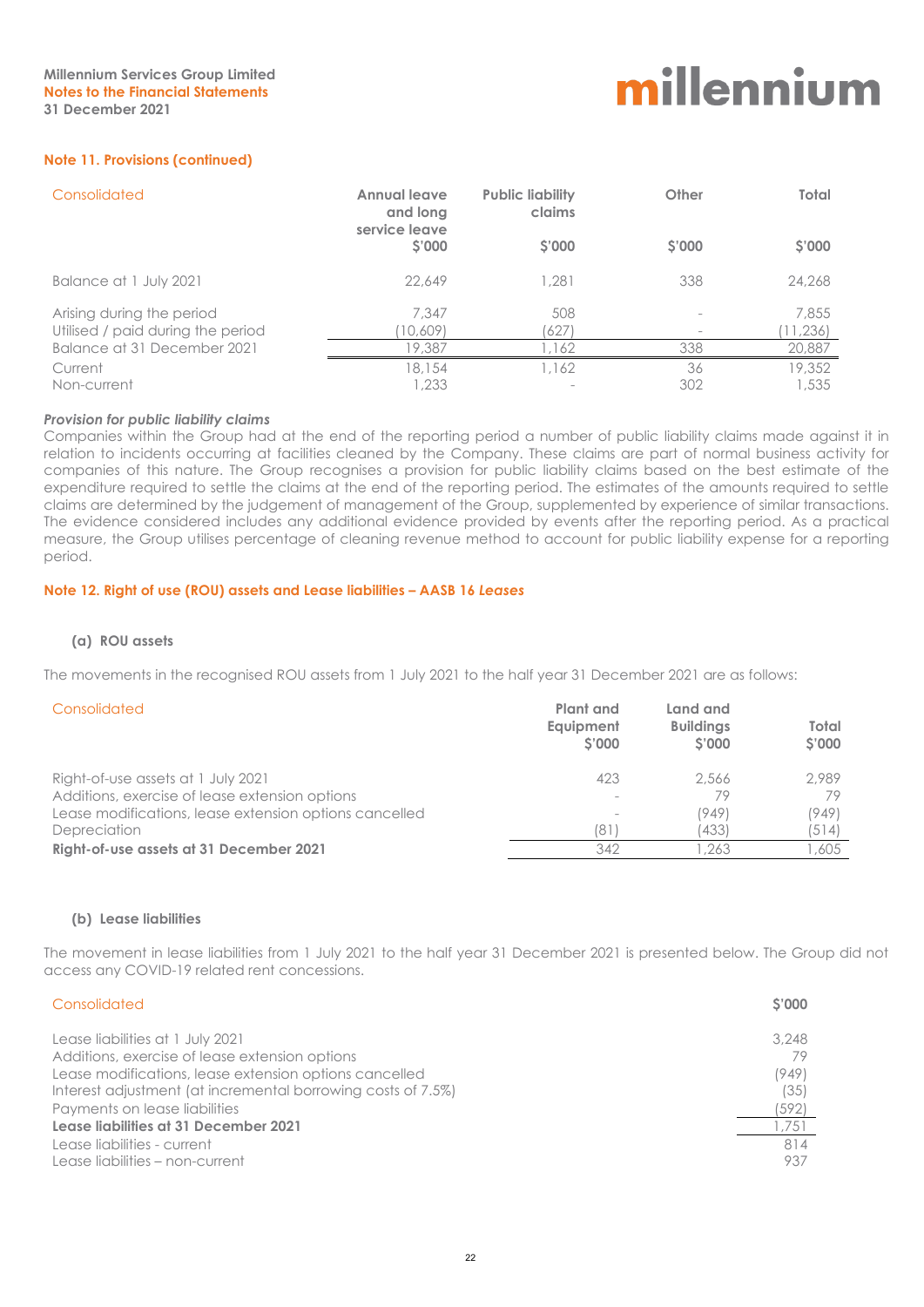#### **NOTE 13. Equity**

#### **Issued capital**

|                              |                                | <b>Consolidated</b>        |                        |                                  |  |  |
|------------------------------|--------------------------------|----------------------------|------------------------|----------------------------------|--|--|
|                              | December 2021<br><b>Shares</b> | June 2021<br><b>Shares</b> | December 2021<br>S'000 | <b>June 2021</b><br><b>S'000</b> |  |  |
| Ordinary shares - fully paid | 46,428,259                     | 46,428,259                 | 19.067                 | 19.067                           |  |  |

#### **Ordinary shares**

Ordinary shares entitle the holder to participate in dividends and the proceeds on the winding up of the company in proportion to the number of and amounts paid on the shares held. The fully paid ordinary shares have no par value and the Company does not have a limited amount of authorised capital. On a show of hands every member present at a meeting in person or by proxy shall have one vote and upon a poll each share shall have one vote.

#### **Options and Performance Rights**

Information relating to options and performance rights granted during the period and outstanding, or not exercised at the end of the reporting period, is set out below.

| <b>Grant date</b>                                                  | Number of<br>options or<br>performance<br>rights      | Vesting<br>date                                                    | Vesting<br>conditions                                            | <b>Expiry date</b>                                                 | <b>Exercise</b><br>price                                                                                                                 | Value<br>per<br>option at<br>grant<br>date          | Vesting<br>conditions<br>achieved | % Vested             |
|--------------------------------------------------------------------|-------------------------------------------------------|--------------------------------------------------------------------|------------------------------------------------------------------|--------------------------------------------------------------------|------------------------------------------------------------------------------------------------------------------------------------------|-----------------------------------------------------|-----------------------------------|----------------------|
| 24/08/2020                                                         | 500,000                                               | 01/01/2022                                                         | Tenure                                                           | 01/01/2024                                                         | \$0.20                                                                                                                                   | \$0.272                                             | yes                               | 100%                 |
| 29/11/2021<br>29/11/2021<br>29/11/2021<br>29/11/2021<br>29/11/2021 | 295,000<br>295,000<br>295,000<br>885,000<br>1,180,000 | 31/12/2022<br>31/12/2023<br>31/12/2024<br>31/12/2024<br>31/12/2024 | Annual<br>Financial<br>Targets<br>Relative TSR*<br>Absolute TSR* | 31/01/2025<br>31/01/2025<br>31/01/2025<br>31/01/2025<br>31/01/2025 | $\overline{\phantom{a}}$<br>$\overline{\phantom{a}}$<br>$\overline{\phantom{a}}$<br>$\overline{\phantom{a}}$<br>$\overline{\phantom{a}}$ | \$0.630<br>\$0.630<br>\$0.630<br>\$0.405<br>\$0.285 | no<br>no<br>no<br>no<br>no        |                      |
| 29/11/2021                                                         | 516,250                                               | 31/12/2024                                                         | High<br>Performance<br>Hurdle*                                   | 31/01/2025                                                         | $\overline{\phantom{a}}$                                                                                                                 | \$0.198                                             | no                                |                      |
| 07/12/2021<br>07/12/2021<br>07/12/2021<br>Balance at<br>31/12/2021 | 500,000<br>500,000<br>500,000<br>5,466,250            | 07/12/2021<br>07/12/2021<br>07/12/2021                             | Advisory<br>Services                                             | 31/12/2024<br>31/12/2024<br>31/12/2024                             | \$0.90<br>\$1.20<br>\$1.40                                                                                                               | \$0.172<br>\$0.128<br>\$0.108                       | yes<br>yes<br>yes                 | 100%<br>100%<br>100% |

\*Vesting conditions are related to certain Absolute and Relative Total Shareholder Return ('TSR') milestones over a 3-year performance period from 1 January 2022 to 31 December 2024.

#### **Note 14. Events after the reporting period**

COVID-19 has created unprecedented uncertainty in the economic environment that the Group operates within. As at the date of this financial report, there were ongoing Government COVID-19 related regulatory restrictions across some major states Australia. In the event the COVID-19 pandemic is more severe or prolonged than anticipated, and the Australian and New Zealand Governments re-implement tighter restrictions, this may have material effect on the financial position and performance of the Company. As at the date of this financial report, an estimate of the future effects of the COVID-19 pandemic on the Company's financial performance and/or financial position cannot be made, as the impact will depend on the magnitude and duration of Government restrictions with the full range of monetary impacts unknown.

Except for the above, no other matter or circumstance has arisen since 31 December 2021 that has significantly affected, or may significantly affect the consolidated entity's operations, the results of those operations, or the consolidated entity's state of affairs in future financial years.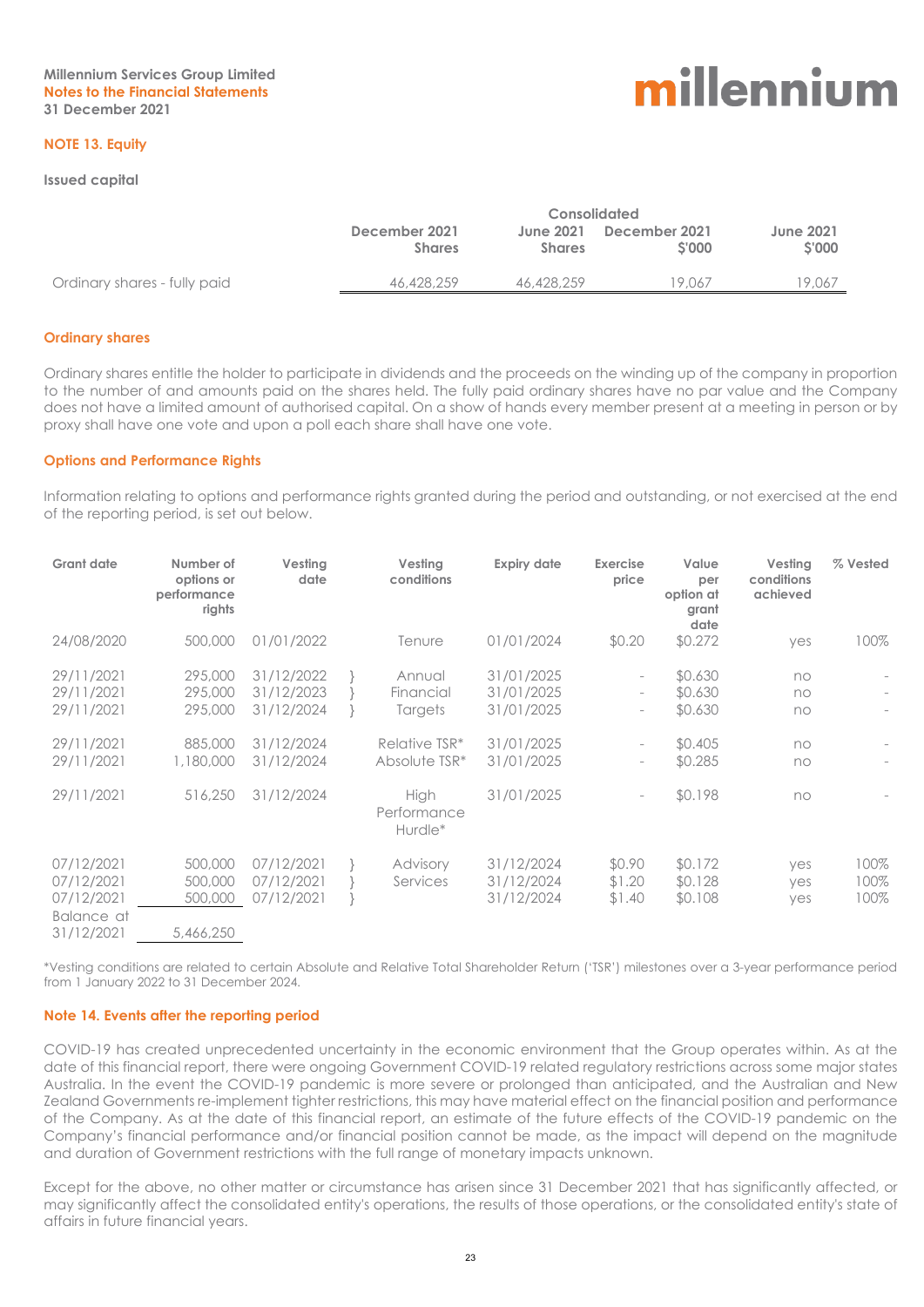

In the opinion of the Directors of Millennium Services Group Limited:

- 1. The attached financial statements and notes are in accordance with the *Corporations Act 2001* and:
	- a. comply with Australian Accounting Standard AASB 134 *Interim Financial Reporting*, the *Corporations Regulations 2001* and other mandatory professional reporting requirements; and
	- b. give a true and fair view of the consolidated entity's financial position as at 31 December 2021 and of its performance for the financial period ended on that date; and
- 2. there are reasonable grounds to believe that the Company will be able to pay its debts as and when they become due and payable.

Signed in accordance with a resolution of the Directors made pursuant to section 303(5)(a) of the *Corporations Act 2001*.

On behalf of the Directors

**Stuart Grimshaw** Chairman

 $\_$ 

24 February 2022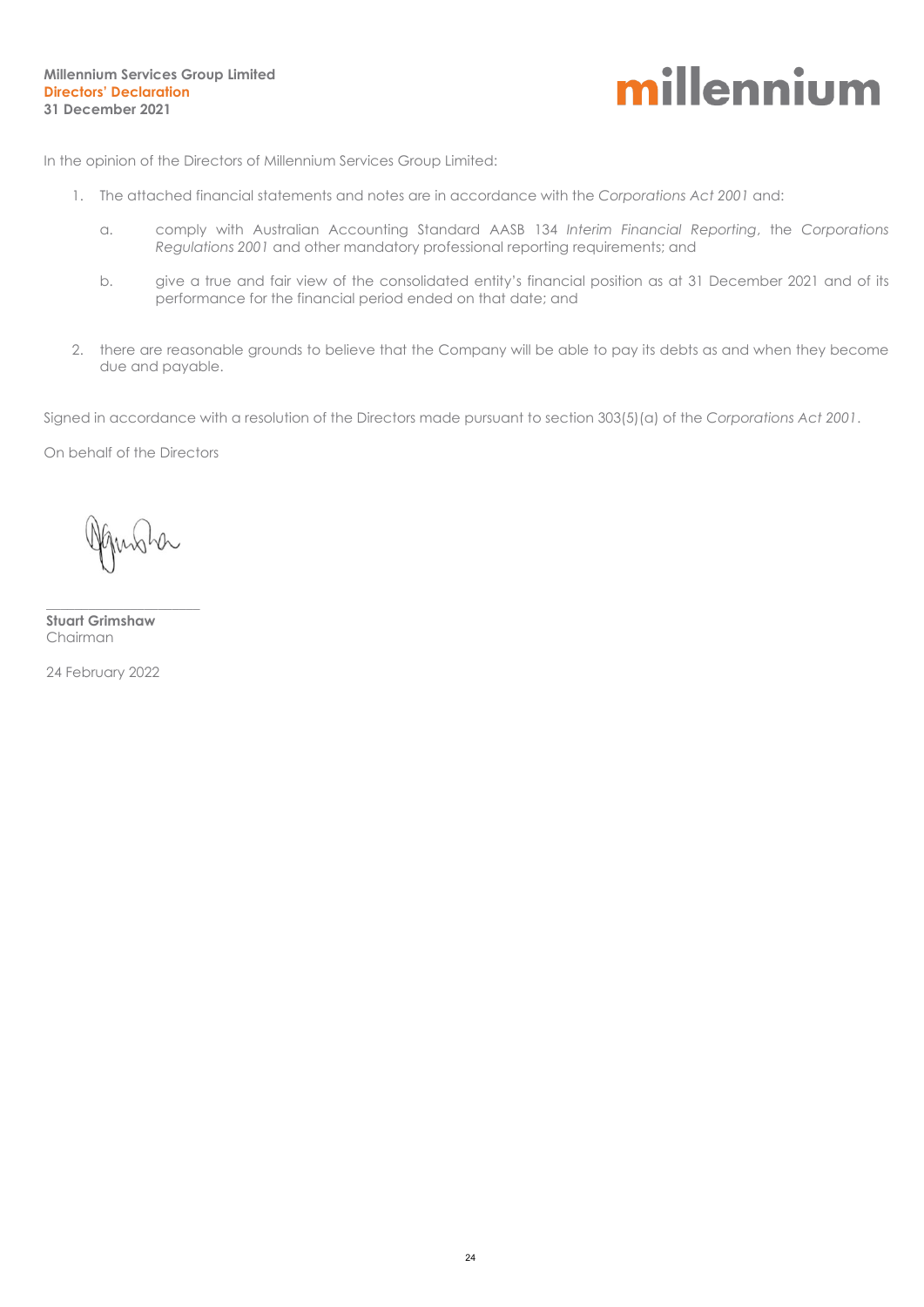

#### Moore Australia Audit (VIC)

Level 44, 600 Bourke Street Melbourne Victoria 3000 T +61 3 9608 0100 Level 1, 219 Ryrie Street Geelong Victoria 3220 T +61 5215 6800 victoria@moore-australia.com.au

www.moore-australia.com.au

#### **INDEPENDENT AUDITOR'S REVIEW REPORT TO THE MEMBERS OF MILLENNIUM SERVICES GROUP LIMITED AND CONTROLLED ENTITIES**

#### **Report on the Half-Year Financial Report**

#### **Conclusion**

We have reviewed the accompanying half-year financial report of Millennium Services Group Limited and Controlled Entities (**the group**), which comprises the consolidated statement of financial position as at 31 December 2021, the consolidated statement of profit or loss and other comprehensive income, consolidated statement of changes in equity, the consolidated statement of cash flows for the half-year ended on that date, notes comprising a summary of significant accounting policies and other explanatory information and the directors' declaration.

Based on our review, which is not an audit, we have not become aware of any matter that makes us believe that the half-year financial report of the group is not in accordance with the *Corporations Act 2001*, including:

- a. giving a true and fair view of the group's financial position as at 31 December 2021 and of its performance for the half-year ended on that date; and
- b. complying with Accounting Standard AASB 134: *Interim Financial Reporting* and the *Corporations Regulations 2001*.

#### **Basis for Conclusion**

We conducted our review in accordance with ASRE 2410 Review of a Financial Report Performed by the Independent Auditor of the Entity. Our responsibilities are further described in the Auditor's Responsibilities for the Review of the Financial Report section of our report. We are independent of the Group in accordance with the auditor independence requirements of the Corporations Act 2001 and the ethical requirements of the Accounting Professional and Ethical Standards Board's APES 110 Code of Ethics for Professional Accountants (including Independence Standards) (the Code) that are relevant to our audit of the annual financial report in Australia. We have also fulfilled our other ethical responsibilities in accordance with the Code.

#### **Directors' Responsibility for the Half-Year Financial Report**

The directors of the group are responsible for the preparation of the half-year financial report that gives a true and fair view in accordance with Australian Accounting Standards and the *Corporations Act 2001* and for such internal control as the directors determine is necessary to enable the preparation of the half-year financial report that gives a true and fair view and is free from material misstatement, whether due to fraud or error.